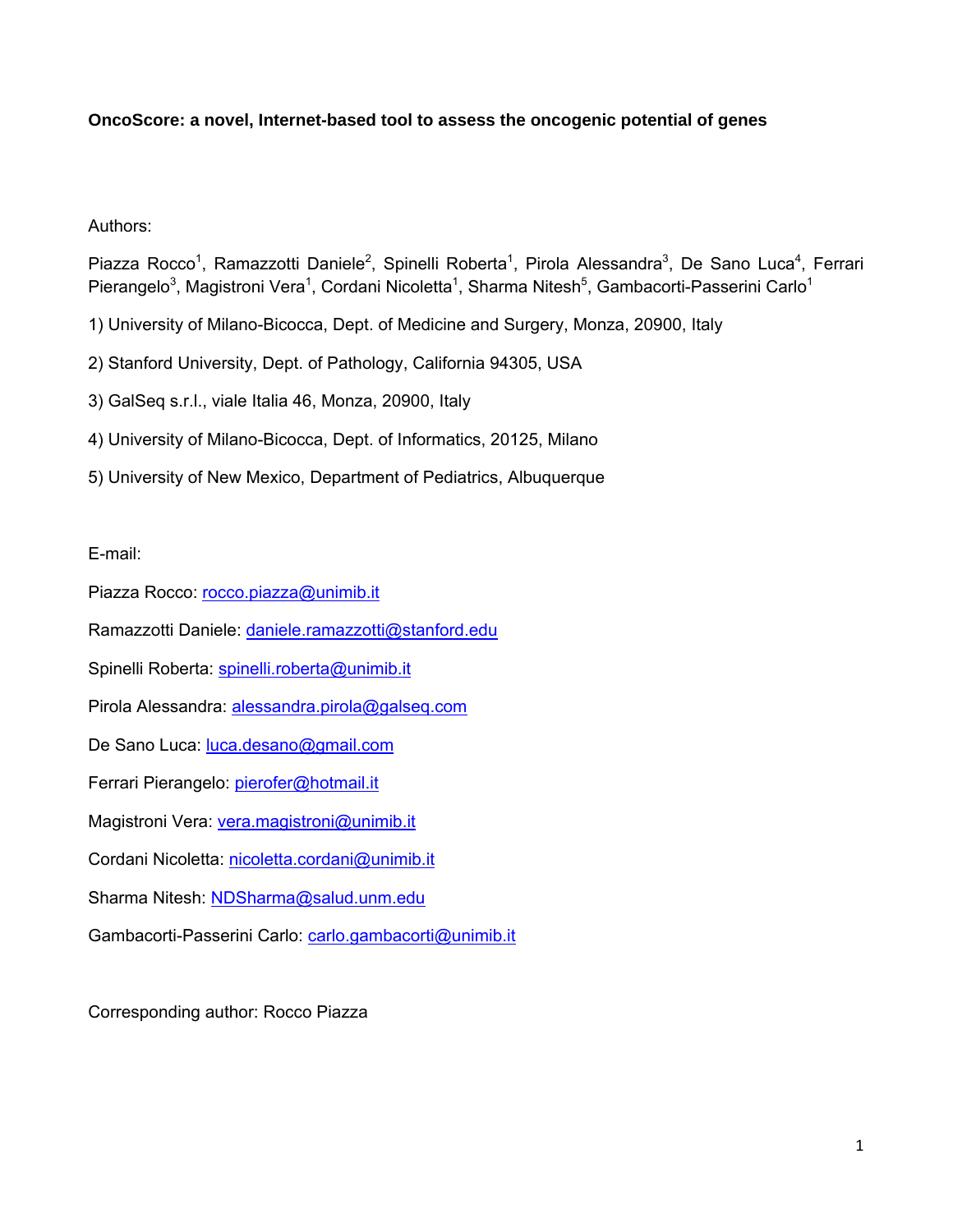The complicated, evolving landscape of cancer mutations poses a formidable challenge to identify cancer genes among the large lists of mutations typically generated in NGS experiments. The ability to prioritize these variants is therefore of paramount importance. To address this issue we developed OncoScore, a text-mining tool that ranks genes according to their association with cancer, based on available biomedical literature. Receiver operating characteristic curve and the area under the curve (AUC) metrics on manually curated datasets confirmed the excellent discriminating capability of OncoScore (OncoScore cut-off threshold = 21.09; AUC = 90.3%, 95% CI: 88.1-92.5%), indicating that OncoScore provides useful results in cases where an efficient prioritization of cancer-associated genes is needed.

### **Introduction**

The huge amount of data emerging from NGS projects is bringing a revolution in molecular medicine, leading to the discovery of a large number of new somatic alterations that are associated with the onset and/or progression of cancer. However, researchers are facing a formidable challenge in prioritizing cancer genes among the variants generated by NGS experiments. Despite the development of a significant number of tools devoted to cancer driver prediction, limited effort has been dedicated to tools able to generate a gene-centered Oncogenic Score based on the evidence already available in the scientific literature. To overcome these limitations, we propose here OncoScore, a bioinformatics text-mining tool capable of automatically scanning the biomedical literature by means of dynamically updatable web queries and measuring gene-specific cancer association in terms of gene citations. The output of this analysis is a score representing the strength of the association of any gene symbol to cancer, based on the literature available at the time of the analysis. OncoScore is distributed as a R Bioconductor package (https://bioconductor.org/packages/release/bioc/html/OncoScore.html) in order to allow full customization of the algorithm and easy integration in existing NGS pipelines, and as a web tool for easy access by researchers with limited or no experience in bioinformatics (http://www.galseq.com/oncoscore.html).

#### **Results**

We analyzed the performance of OncoScore on the Cancer Genes Census (CGC; Supplementary Tab. 1), a collection of regularly updated and manually annotated genes accepted as causally implicated in oncogenesis  $^1$ . To assess the ability of OncoScore to discriminate between cancer and non-cancer genes we generated the OncoScore estimation for the whole CGC dataset and for a

2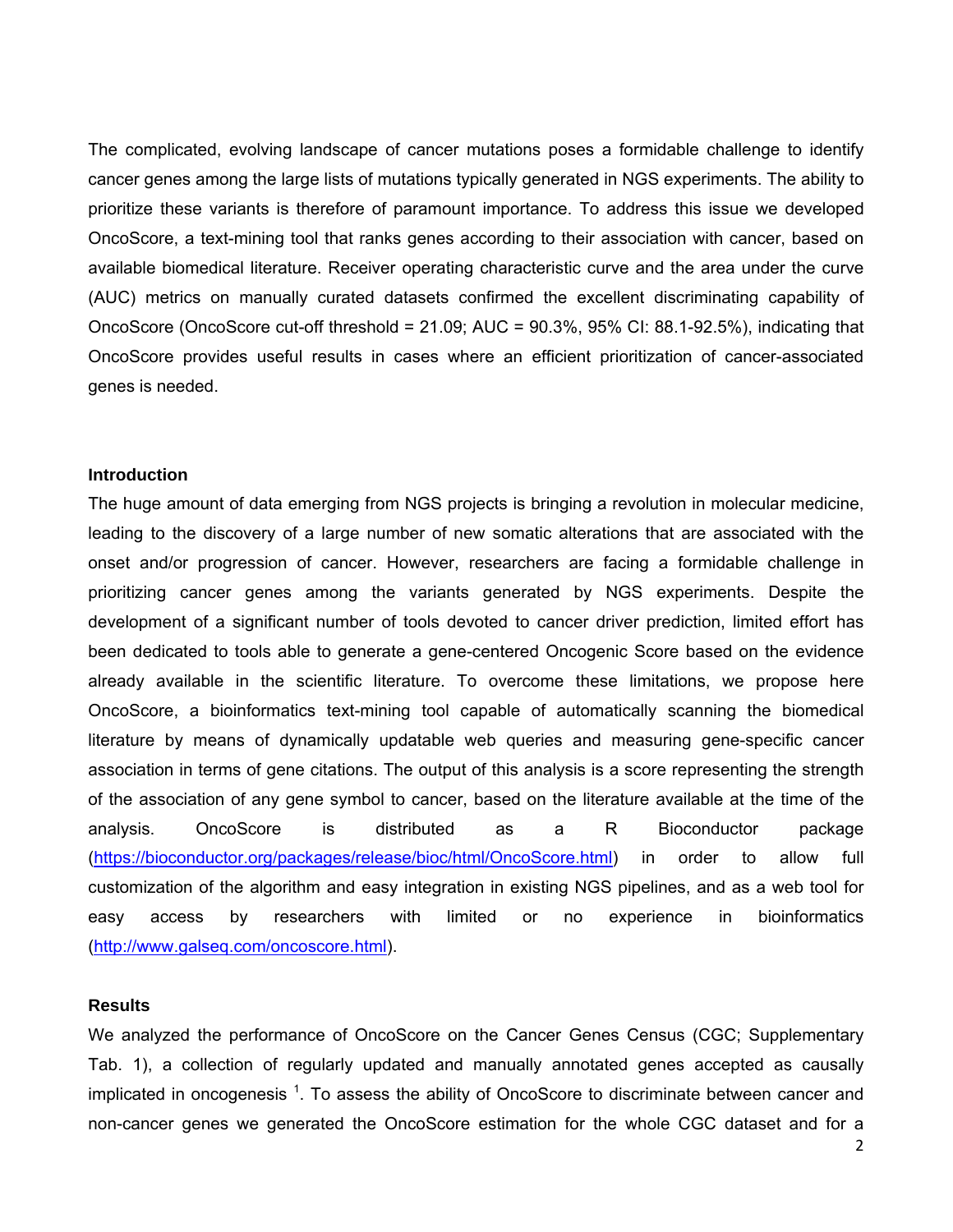manually curated list of genes not associated with cancer (named nCan; Supplementary Tab. 2; see Methods section for further details). Genes with a total citation count < 10 publications were filtered out, therefore from a total of 507 CGC and 302 nCan, 472 (93.1%) and 266 (88.1%) genes were further processed.

#### **OncoScore performance**

The distribution of OncoScore values differed significantly between the two groups (mean: 48.8 and 14.8 for CGC and nCan, respectively;  $p$ -value =  $2.2e^{-16}$ ; Fig. 1a-b). The receiver operating characteristic (ROC) curve and the area under the curve (AUC) metrics (Fig. 2a-b) confirmed the excellent capability of OncoScore in discriminating the true positive from the true negative cancer genes at different cut-off values (OncoScore cut-off threshold = 21.09; AUC1 = 90.3%, 95% CI: 88.1- 92.5; see Methods section for further details). The same analysis performed on the entire list of known human genes (Supplementary Tab. 3) using an identical cut-off (21.09) identified a total of 5945 cancer-related genes, corresponding to 35% of the total (Suppl. Fig. 1).

### **Comparative analysis**

The results obtained by OncoScore were then compared with those of Gene Ranker (http://cbio.mskcc.org/tcga-generanker/)<sup>2</sup>, a web tool extensively used to estimate the oncogenicity of putative cancer genes. Gene Ranker assigns a cancer score to each gene according to a complex set of fixed properties (details can be found at: http://cbio.mskcc.org/tcga-generanker/sources.jsp), where the score associated with each gene is based on the confidence of the data used to generate the prediction, therefore, from a functional point of view OncoScore and Gene Ranker are very similar. To compare the performance of the two approaches we generated the Gene Ranker ROC curve and we calculated the AUC metric (AUC2 = 85.98%, 95% CI: 0.8337-0.886). Gene Ranker was able to score 452/507 (89.2%) CGC and 294/302 (97.4%) nCan genes for a total of 746 out of 809 genes. Globally, OncoScore showed greater AUC (AUC1 > AUC2) than Gene Ranker (see Methods section for further details). Notably, a significant number of well-known oncogenes/oncosuppressors, such as *ASXL1*, *SETBP1*, *TET2*, *SF3B1* and *SRSF1* received an extremely low Gene Ranker score (< 0.250) or were not classified at all, which is probably explained by the use of time-fixed scoring criteria (Fig. 1c-d).

#### **Chronic myeloid leukemia**

Subsequently, we tested OncoScore on real NGS data obtained from patients affected by Chronic Myeloid Leukemia (CML). CML originates as an indolent disease with limited aggressiveness (chronic phase, CP). However, if left untreated, it invariably progresses to a final, aggressive phase known as blast crisis (BC). The CML-CP is causally associated with the Breakpoint Cluster Region (BCR) and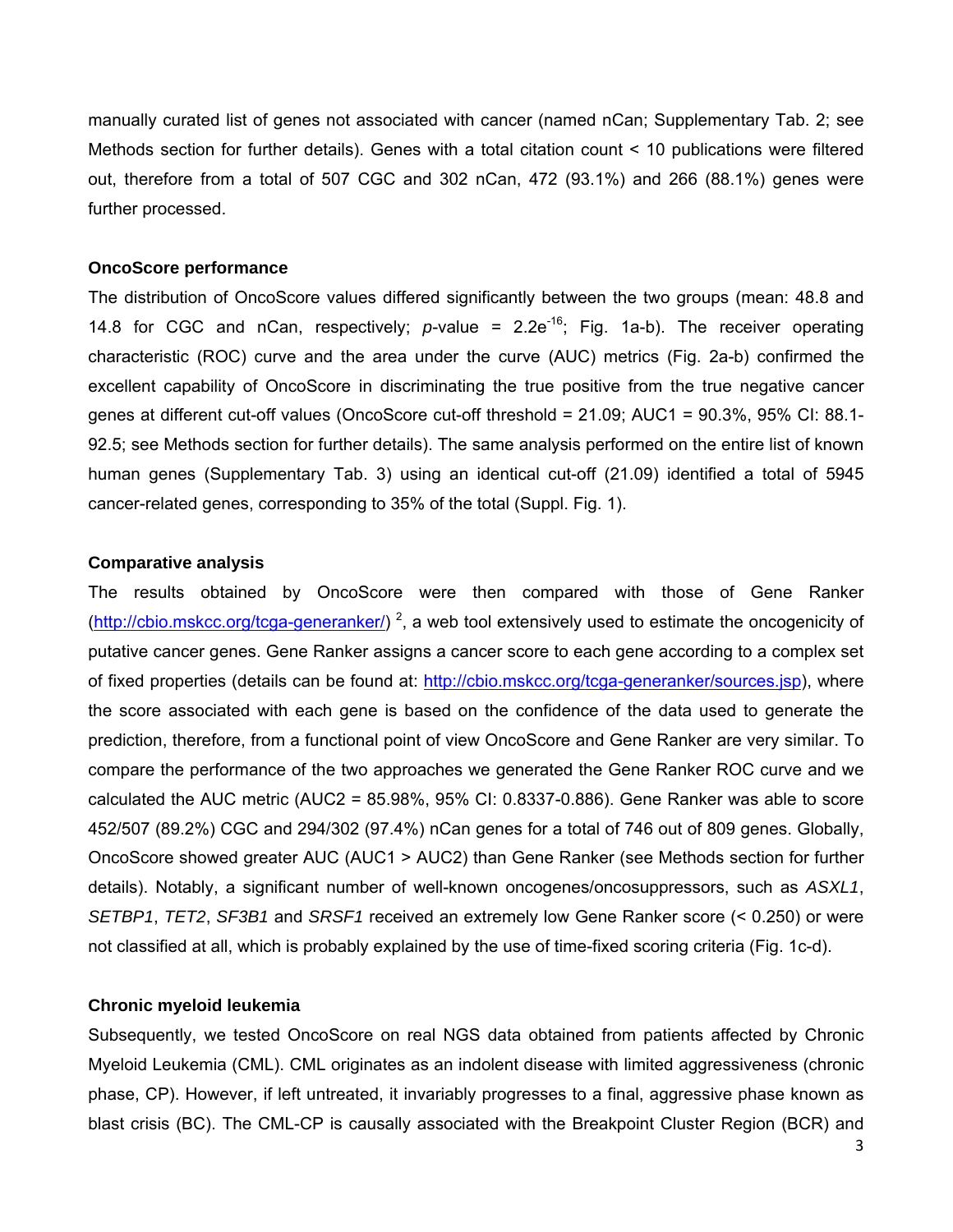Abelson (ABL) gene fusion (BCR-ABL)  $^{3,4}$ . The presence of the BCR-ABL fusion is necessary and sufficient to generate the leukemic phenotype, therefore a very limited number of oncogenic variants besides BCR-ABL are expected to be present in CP at diagnosis, at least in the predominant clone. In addition, since CML is a disease affecting mostly old people, CML-CP cells are expected to carry a significant number of passenger variants <sup>5</sup>. Conversely, evolution towards BC is caused by a set of only partially characterized oncogenic variants responsible for the impairment of the myeloid differentiation machinery <sup>6</sup>. BC evolution usually occurs within 2-3 years after the onset of the disease, hence the accumulation of passenger variants during the evolution from CP to BC is limited. Therefore, in CML the number of somatic mutations functionally associated to cancer is expected to be higher in BC than in CP.

To test OncoScore, we generated whole-exome sequencing data on 33 Chronic Myeloid Leukemia patients, 23 in Chronic Phase and 10 in Blast Crisis. In order to selectively identify somatic mutations, CP was filtered against the germline exome data, while BC was filtered against the corresponding CP exome (see Methods section for further details). A total of 107 and 34 nonsynonymous somatic variants were identified in CP and BC, respectively (Supplementary Tab. 4). All the variants were validated by Sanger sequencing in case and control samples. The OncoScore estimation was subsequently performed for all the 141 Sanger-validated somatic variants (Supplementary Tab. 4): the score of the BC associated variations was higher than that of CP (mean OncoScore =  $35.6 \pm 4.91$ SEM and 19.2 ± 2.07 SEM for BC and CP, respectively; p=0.0007; Fig. 3). Manual inspection of the top 10 BC OncoScore genes (Supplementary Tab. 5) highlighted the presence of at least 5 genes (*ABL1*, *NRAS*, *ASXL1*, *RUNX1*, *IKZF1*) that are functionally associated with CML progression 7,8, suggesting that OncoScore was able to correctly prioritize biologically relevant CML cancer genes.

### **OncoScore analysis of large structural variations**

Large deletions and amplifications are among the most frequent structural variations occurring during carcinogenesis. Unfortunately, the identification of the underlying oncogenes/oncosuppressors is very challenging. The reason is that the size of the structural variants is often in the range of the megabases, therefore involving a large number of genes. To allow a fast and efficient prioritization of driver genes involved in large copy-number abnormalities, OncoScore is able to process chromosomal regions as query input and to output a list of all the genes present in the input region, together with the associated OncoScore. This allows to quickly verify if some of the genes involved in the structural variation can play an important role in cancer onset/evolution. To test this feature we analyzed three regions (Supplementary Table 6), 8p21, 10q23 and 12p13, known to be recurrently deleted in prostate cancer 9,10. Manual analysis of the literature indicates that *NKX3.1*, *PTEN* and *CDKN1B* are important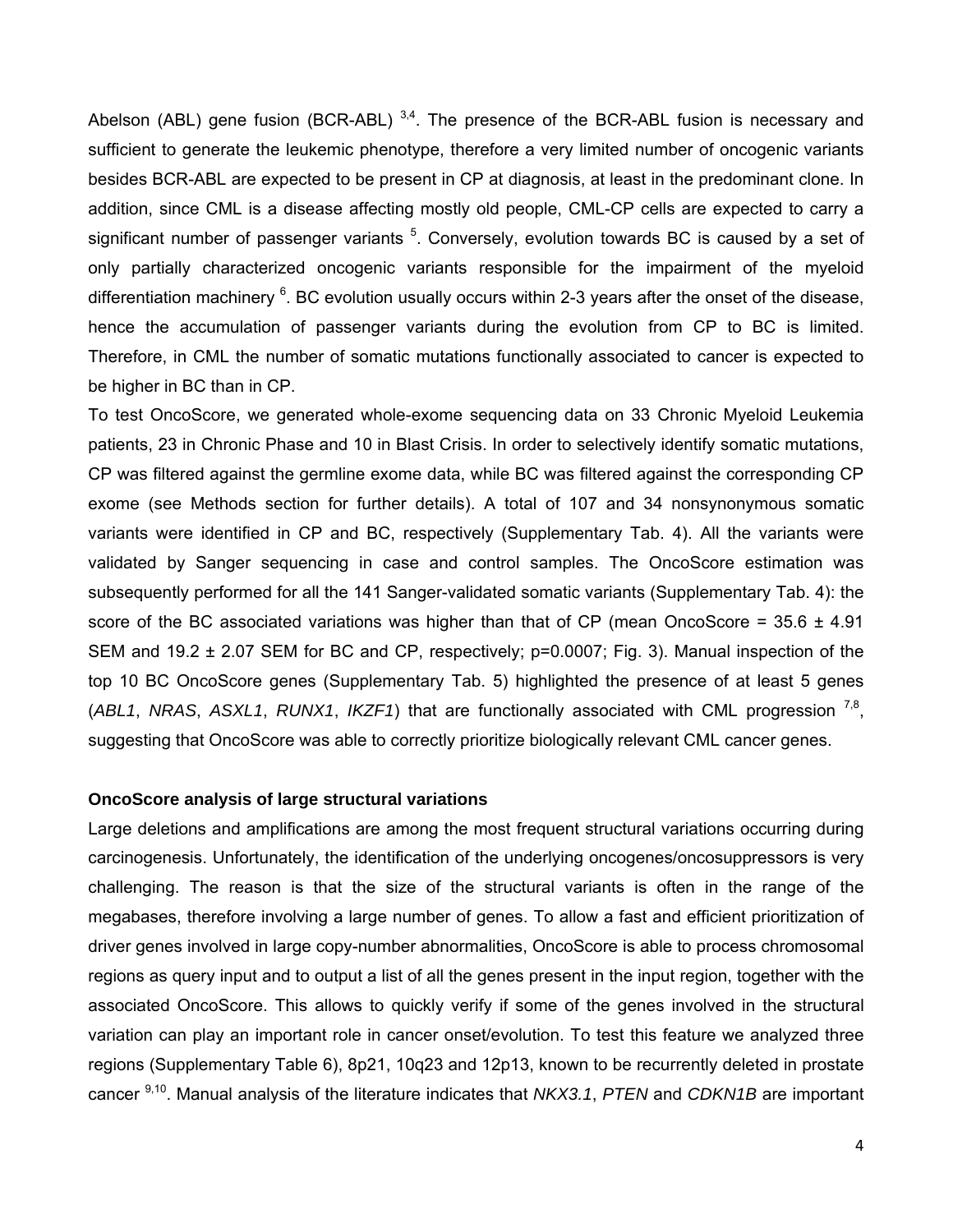oncosuppressors that are lost upon deletion of the 3 loci  $9-13$  and are known to play a driver role in prostate cancer evolution.

For the sake of keeping the analysis focused on the genes with the highest driver potential, we initially removed all the events with an OncoScore of 0 and then we selected those with an OncoScore estimation above the  $90<sup>th</sup>$  percentile. Overall, OncoScore analysis of the 8p21 region revealed the presence of a total of 106 events. Of them 74 had an OncoScore > 0 and 47 an OncoScore ≥ 21. A total of 8 cancer genes with an OncoScore above the 90<sup>th</sup> percentile was identified (*TNFRSF10B*, *TNFRSF10C*, *TNFRSF10A*, *TNFRSF10D*, *LZTS1*, *NKX3-1*, *BNIP3L* and *RHOBTB2*; OncoScore range: 71.4-86.3*)*. The same analysis done on the 10q23 deletion identified a total of 124 events, 69 with an OncoScore > 0, 39 with OncoScore > 21 and 7 above the 90<sup>th</sup> percentile (*PTEN, KLLN, SNCG, TNKS2, CEP55, PLCE1 and HELLS*; OncoScore range: 50.6-74.1). A total of 256 events was identified in the 12p13 locus. Of them 141 had an OncoScore > 0 and 85 an OncoScore ≥ 21. A total of 14 cancer genes with an OncoScore above the 90<sup>th</sup> percentile was identified (*ETV6*, *TNFRSF1A*, *ING4*, *CDKN1B*, *MIR200C*, *LTBR, FOXM1, GPRC5A, KDM5A, TIGAR, PRB2, CCND2, RAD51AP1 and KLRK1*; OncoScore range: 59.1-86.7).

Notably, the 3 known driver genes, *NKX3.1*, *PTEN* and *CDKN1B,* were all present in the OncoScore list, ranking  $6<sup>th</sup>$ , 1<sup>st</sup> and 4<sup>th</sup>, respectively. Moreover, several other genes present in the OncoScore lists, such as *KLLN*, *LZTS1*, *BNIP3L*, *ING4* as well as *MIR200C* microRNA were recently implicated in the development of prostate cancer  $14-18$ . Taken globally these data indicate that OncoScore is a useful prioritization tool for the annotation of copy-number abnormalities in human cancer.

### **Time-series plot**

Given the strong impulse generated by NGS to cancer research, it is not uncommon that a gene previously considered 'non-cancer' subsequently turns-out to be a driver. The OncoScore of a newly discovered cancer gene will start increasing over time, as its oncogenic role is confirmed by subsequent studies. This process, however, requires a significant amount of time, causing a potential delay between the identification of the oncogene and the acquisition of a 'driver' OncoScore annotation. To facilitate the identification of recently discovered cancer genes we implemented a timeseries function (*perform.time.series.query*) which allows plotting the OncoScore through a userdefined time-window. To test this function, we generated time-series queries spanning from 1975 to 2016 (Fig. 4) and involving two different dataset: 1) a set of manually defined cancer genes (*TP53*, *KRAS*, *NRAS*, *HRAS*, *ASXL1*, *IDH1*, *IDH2*, *TET2*, *SETBP1*) as well as the housekeeping genes *GAPDH* and *GUSB*; 2) a set of 10 genes randomly extracted from the CGC (*ARID1A*, *HMGA2*, *KIF5B*, *NUP214* and *RBM15*) and nCan (*ALMS1*, *DCAF17*, *GPD1L*, *WFS1* and *RBM10*) lists. In dataset 1, at the final time point (2016), all the cancer genes under analysis scored  $> 60$ , while the two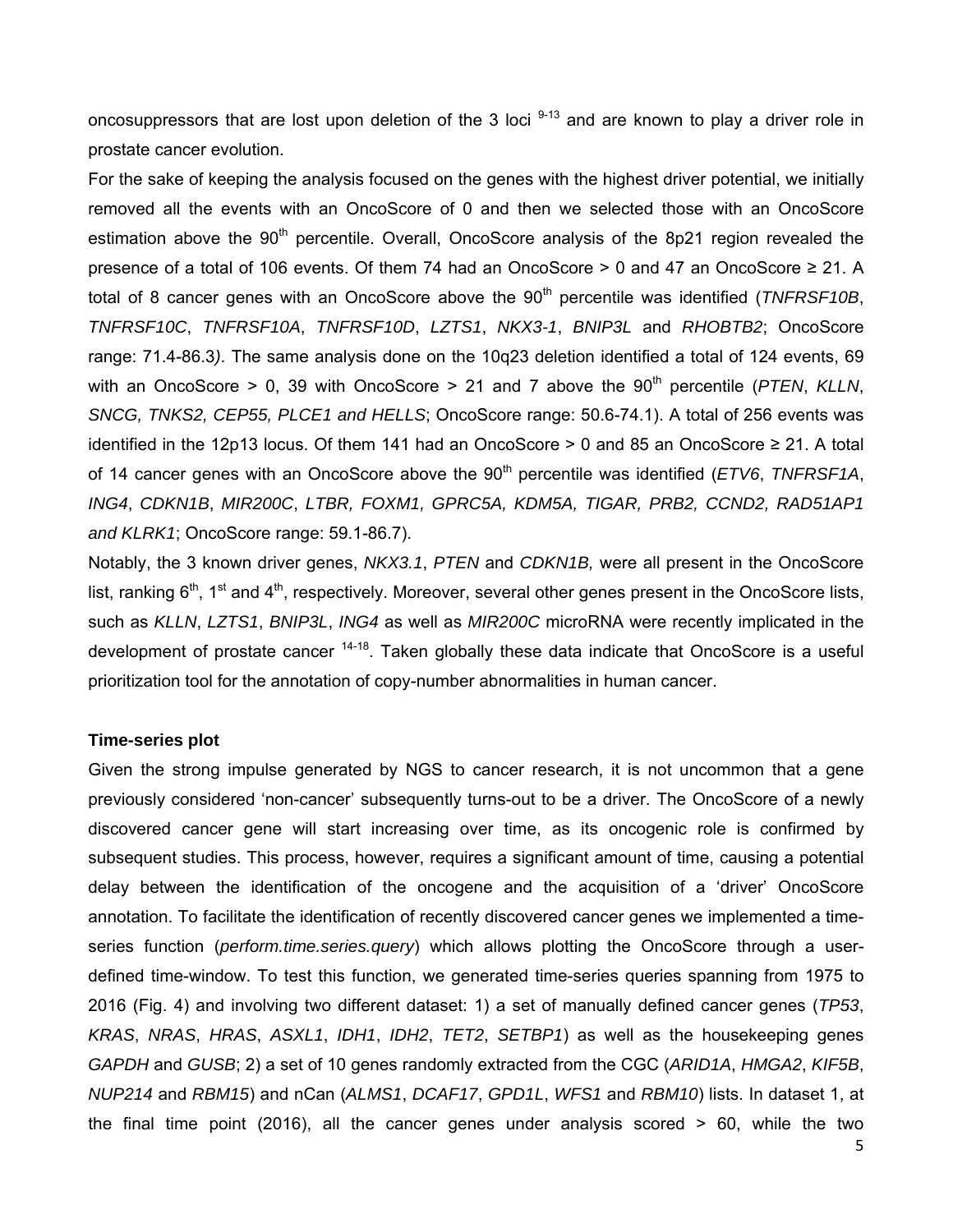housekeeping reached a plateau at ~20. The dynamics of the OncoScore pattern revealed the presence of 2 cancer gene clusters: the first one comprising oncogenes/oncosuppressors identified in the 1985-94 decade (*TP53* and the RAS family), right after the development of the PCR by Kary Mullis  $19$  and just a few years after the invention of the 'Sanger' sequencing technique by Frederick Sanger 20; the second one occurring right after the NGS breakthrough and comprising *ASXL1*, *IDH1/2*, *TET2* and *SETBP1*. In particular, the behavior of SETBP1 curve is interesting, because it reflects the complex story of SETBP1 discovery. SETBP1 was initially identified as an oncogene (NUP98-SETBP1 fusion) in pediatric acute T-cell lymphoblastic leukemia by Panagopoulos and colleagues  $21$ , which explains the first, sharp increase in SETBP1 OncoScore back in 2007. Subsequently, in January 2010, Cristobal and colleagues  $22$  demonstrated SETBP1 overexpression as a novel leukemogenic mechanism in acute myeloid leukemia. Their finding is represented as a second peak in the SETBP1 time-series. Their finding was shortly followed by a seminal publication by Hoischen and colleagues  $^{23}$ where the authors demonstrated that de novo, germline SETBP1 mutations were responsible for the onset of the Schinzel-Giedion syndrome (SGS), a severe disorder characterized by severe mental retardation, distinctive facial features and multiple congenital malformations. Given that this finding doesn't directly associate SETBP1 with cancer, this led to a decrease in the overall SETBP1 score, because in the period between 2010 and 2013 a number of papers confirming the link between SETBP1 and SGS (and therefore counting as negative for the OncoScore) appeared in the literature. Despite this decrease however, SETBP1 score never fell below the OncoScore cut-off threshold, therefore remaining in the cancer-associated genes group. Finally, in 2013 we  $24$  and others  $25,26$ demonstrated the occurrence of somatic, oncogenic SETBP1 point mutations in several types of cancer, which caused a new increase in the overall SETBP1 OncoScore. In the second dataset all the CGC genes (5/507) were classified as oncogenes by OncoScore and 4 (4/302) out of 5 nCan genes (*ALMS1*, *DCAF17*, *GPD1L* and *WFS1*) were classified as 'non-cancer' at the final time point, as expected. The remaining nCan gene (1/302), *RBM10*, showed an interesting behavior, as its OncoScore remained close to 0 until 2010-2011, where it arose abruptly to over 40. Manual analysis of the literature showed a very recent association of this gene with cancer  $27-29$ , which highlights the usefulness of the OncoScore analysis in order to identify recently discovered cancer-associated genes.

#### **Discussion**

The progress of genomic-scale sequencing allows the analysis of cancer genomes at an unprecedented resolution, significantly increasing our ability to study the mechanisms underlying cancer onset and progression. Many issues remain however to be solved in order to transform an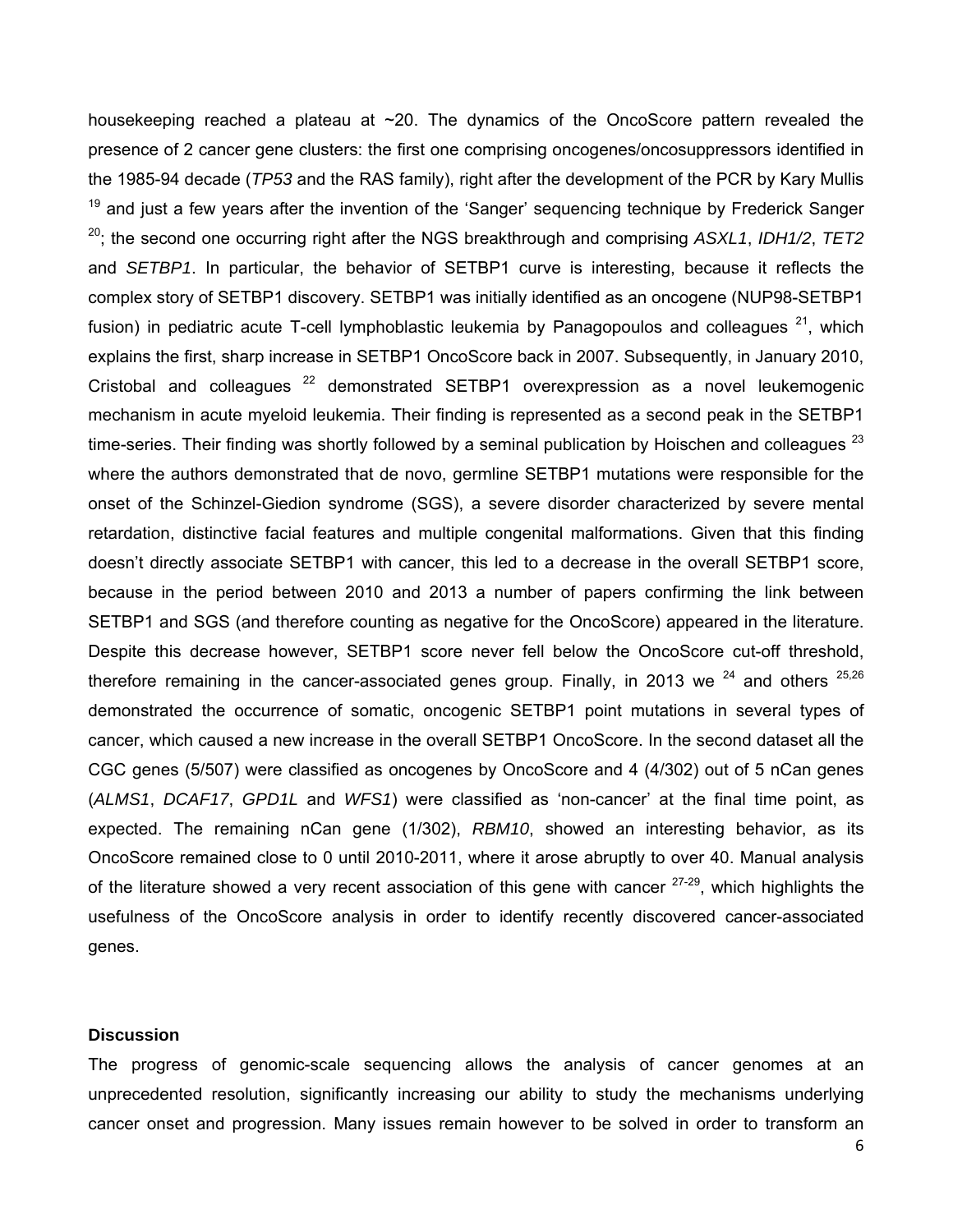apparently meaningless list of mutated genes into useful information. One of these issues is represented by the ability to differentiate genes with oncogenic potential involved in the early stages of neoplastic transformation from passenger mutations. Both are present in the majority of tumor cells being analyzed; therefore differences in mutation frequencies cannot be utilized here. Despite dramatic progresses in sequencing technologies, a systematic, painfully slow manual analysis of cancer literature remains the main approach by which biomedical researchers try to assess the oncogenicity of genes identified in cancer samples and to prioritize them. In this study, we proposed a new method aimed at quickly identifying cancer-associated genes through automated PubMed queries and dedicated text-mining algorithms. To perform PubMed queries we took advantage of the public API to the NCBI Entrez system: the NCBI E-utilities (http://www.ncbi.nlm.nih.gov/books/NBK25500/). By comparing OncoScore with Gene Ranker we demonstrated that our tool has better discriminating capabilities than the latter.

At present, possible issues affecting OncoScore are:

1) Analysis of genes with a very limited number of bibliographic references: limited data-mining information represents a significant issue, because it causes a significant loss of classification power. Therefore, under standard OncoScore settings, genes with less than 10 references are not considered. This problem is mitigated by the accumulation of new data causing the number of genes with limited or no bibliographic references to shrink over time.

2) A query error can occur because of the presence of 'ambiguous' gene names. Indeed, HGNC names would be preferable over gene symbols given their uniqueness. Unfortunately PubMed expects gene symbols in standard queries and doesn't allow the use of symbol tags. Given the process of gene symbol definition, a minimal fraction of ambiguous cases is therefore unavoidable when using symbols as the primary input. To limit this potential issue however, OncoScore will allow the end-user to: 1) directly input GeneID numbers instead of symbols; 2) automatically check if a gene symbol is ambiguous and to prompt an alert in order to allow the end-user to disambiguate it.

3) Another problem may exist for genes falling in the uncertainty region close to the optimal cut-off value (21.09). For instance, housekeeping genes such as *GAPDH* (OncoScore: 23.29) and *GUSB* (OncoScore: 20.53) fall within this group. These genes are often cited in cancer biological studies as reference genes used for normalization, which suggests that categorization of genes with an OncoScore close to the threshold should be interpreted with caution.

### **Conclusions**

In this work we presented OncoScore, a bioinformatics data mining tool dedicated to the assessment of the oncogenic potential of genes. OncoScore performance improved the state-of-the-art on manually curated datasets, therefore it could be useful in all cases where an efficient differentiation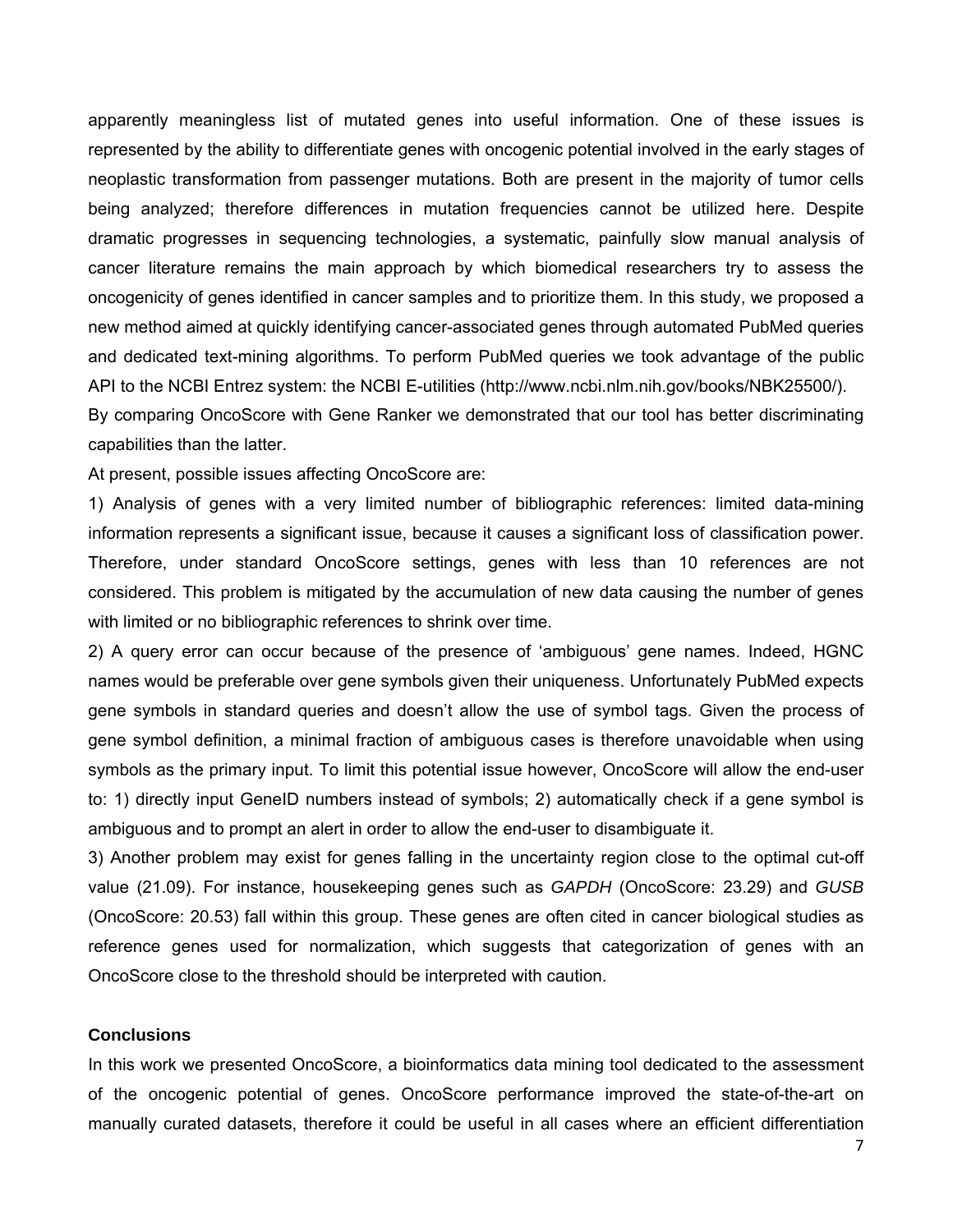between potential drivers and passenger genes is needed. The strategy used to implement OncoScore allows the model to be continuously up to date, easy to use and executable in real-time. OncoScore analysis on real NGS variant data as well as on chromosomal regions shows the utility of this tool in the crucial task of cancer gene prioritization. The identification of genes causally involved in cancers pathogenicity will be greatly helped by OncoScore, although the final assignment of a driver gene to an individual cancer will require further information such as the histological type and the expression level of the mutated gene as well as information on the functional effect of the mutation.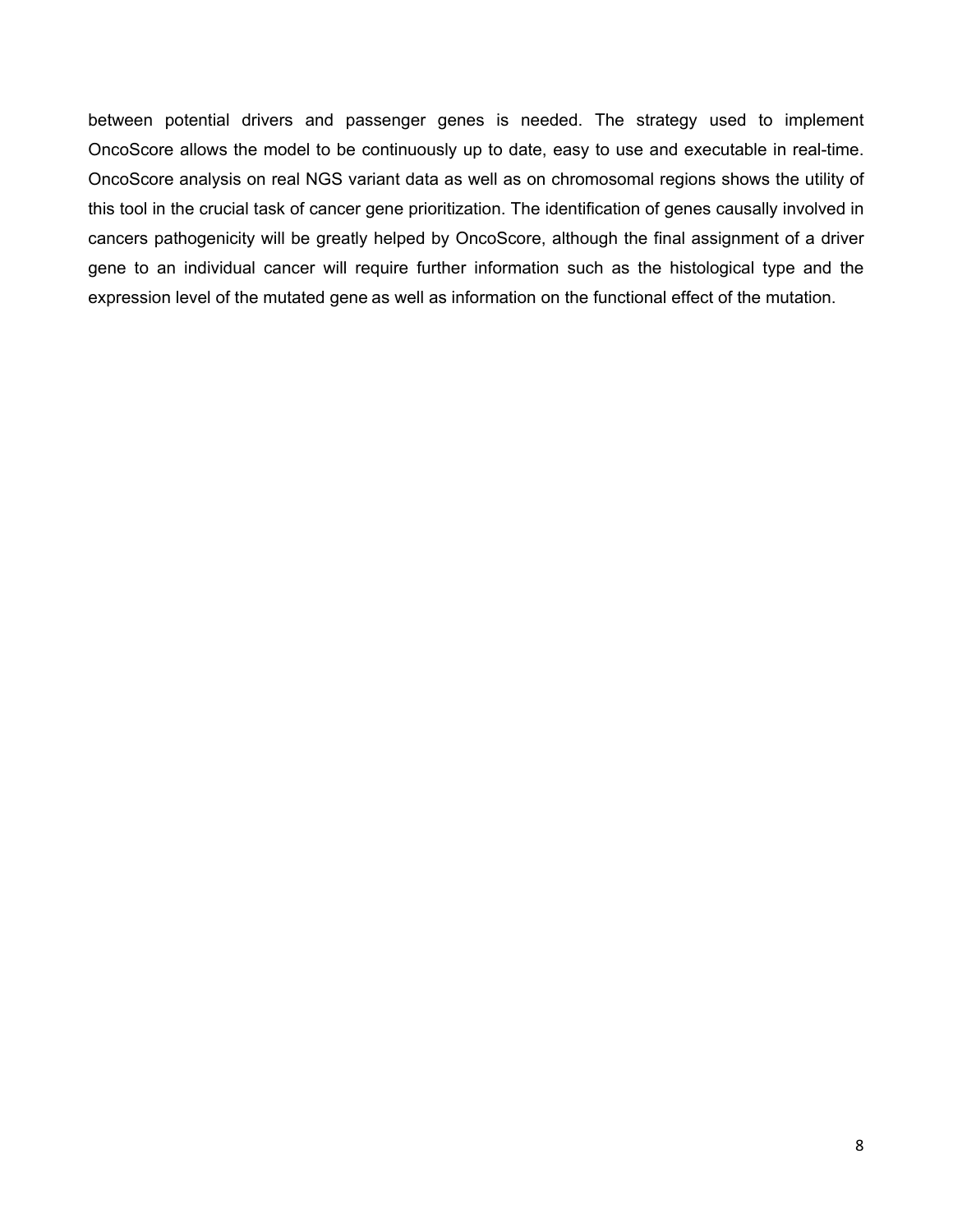# **Methods**

## **Gene Datasets**

The CGC dataset was collected from the Cancer Gene Census (CGC; version: November 2013; http://www.sanger.ac.uk/science/data/cancer-gene-census) database, a set of genes causally implicated in cancer. The CGC (November 2013) accounts for 507 cancer-associated genes. The not-CGC (nCan) were collected from the GeneCards database and represent a set of genes not previously involved in the onset and in the progression of neoplastic diseases although they may be involved in human genetic and syndromic diseases. nCan were manually selected from a list of genes downloaded from Gene Cards (Release 3.10) according to the Gene Cards description.

## **Data Sources**

Gene citations, used as control, and cancer related genes citations from biomedical literature were retrieved from PubMed repository. PubMed is a freely accessible web search engine developed and maintained by the National Center for Biotechnology Information (NCBI) at the National Institutes of Health (NIH) and it is updated daily. PubMed accounts for more than 24 million citations of biomedical literature from MEDLINE (http://www.ncbi.nlm.nih.gov/pubmed), from life science journals and from online books. The citations were retrieved from PubMed by using a set of R scripts developed according to the Entrez Programming Utilities (E-utilities)<sup>30</sup>. The E-utilities are an interface to the Entrez system, which includes many databases covering a variety of biomedical data such as the biomedical literature.

# **Text Mining: Keywords search terms and syntax queries**

In order to retrieve the citation counts, dedicated text-mining R scripts were developed based on optimized keywords. The genes citations numbers were searched by the gene symbols while the cancer genes citations were searched by the gene symbols associated with the following keywords search terms "(*lymphoma or tumor or neoplasm or malignancy or cancer or leukemia*)". The aim of such a set of keywords is to give a comprehensive definition of the topic in order to retrieve all the articles concerning cancer research. In both cases, the search terms were processed according to the "Automatic Term Mapping", a process used by PubMed to find a match to unqualified terms that are entered into the search field. Untagged terms are matched (in this order) against subjects using the MeSH (Medical Subject Headings) translation table, journals using the Journals translation table, and authors and investigators, using the the Full Author translation table, Author index, Full Investigator translation table and Investigator index. If a match is found in any translation table, the mapping stops. When subject or journal matches are found, the query and individual terms are also searched in All Fields. If no match is found in any tables, terms are searched in All Fields and ANDed together (see https://www.nlm.nih.gov/bsd/disted/pubmedtutorial/020\_040.html).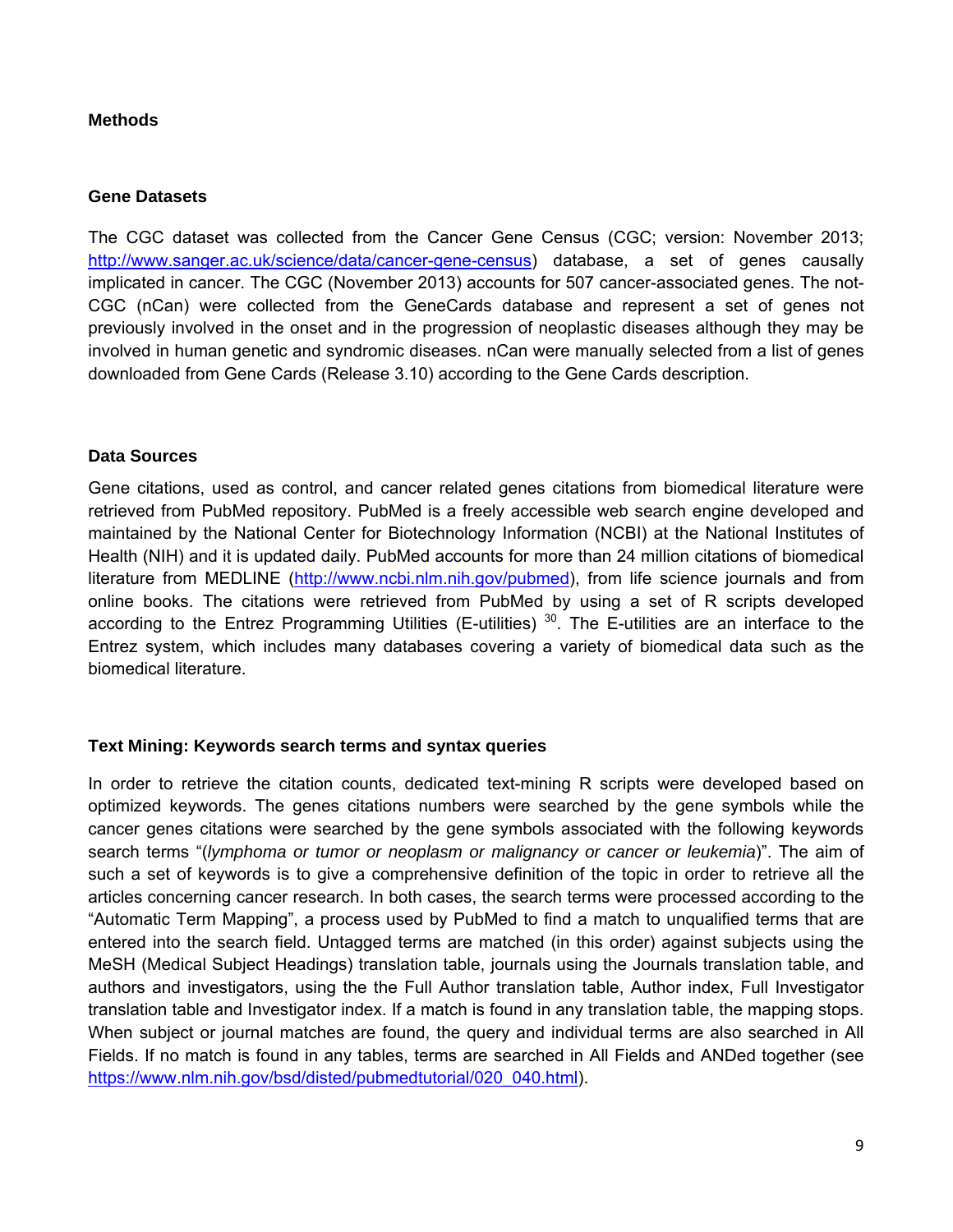# **The OncoScore Analysis**

The OncoScore analysis consists of a main module aimed at assessing the oncogenic potential of genes. It makes use of the citations retrieved from the literature to calculate the score and to classify genes with the aim of discriminating cancer from not-cancer putative genes.

# **OncoScore Definition**

OncoScore is a measure (i.e. a score) of association of genes with cancer based on gene citation frequency from biomedical literature, here labelled  $CitGene$ , and gene citation frequency linked to cancer, labelled CitGene AND Cancer. The OncoScore is defined to be directly proportional to the percentage of gene cancer citations, labelled *PercCit*, as (1) *PercCit =*  $\frac{CitGene \; AND \; Cancer}{CitGene} \cdot 100$ *.* From this, OncoScore is defined as (2)  $Score = PercCit - \alpha \cdot PercCit$  where  $\alpha > 0$  and it is weighted for the gene citation value (3)  $\alpha = \frac{1}{\sqrt{2\pi}}$  $\frac{1}{Log_2(CitGene)}$  where *CitGene* > 1. So, the OncoScore is computed as follow (4):

> $OncoScore = \frac{CitGene \, AND \, Cancer}{CitGene} \cdot 100 - \frac{1}{Log_2(CitGene)} \cdot$ CitGene AND Cancer <u>CitGene</u><br>CitGene

The OncoScore is, hence, based on the number of PubMed articles in which both the gene symbol and the cancer keywords appear in the same article, weighted for the logarithmic gene citation number as defined above.

The OncoScore discriminative power was assessed on CGC (Supplementary Tab. 1) and nCan (Supplementary Tab. 2) datasets. The OncoScore distribution among CGC and aCan genes was assessed by Mann-Whitney-Wilcoxon Test and visualized by boxplot (Fig. 1a-b).

# **OncoScore Classifier**

In order to identify a general discriminating model based on the current information available from the literature, we tested different automated classifiers trained on the panels of CGC and nCan genes. Specifically, we adopted classifiers built by Linear Discriminant Analysis (LDA) and Logit analysis (LOGIT) to select an optimal model in terms of classification accuracy that we dubbed OncoScore classifier model. The CGC and not-CGC genes were used to model the probabilities of binary outcomes as a function of the OncoScore by using linear discriminant and logistic functions in the presence of two classes of categorical data, i.e. oncogene vs not-oncogene. The best prediction accuracy, 84.96% (ACC<sub>1</sub>), was achieved at the optimal OncoScore cut-off equal to 21.09, obtained both by Youden's and top left corner methods <sup>31</sup> (sensitivity 89.32%; specificity 77.78%; Fig. 2a,b).

# **OncoScore Classifier assessment**

The CGC and nCan genes were analyzed to compare OncoScore results with Gene Ranker. The best Gene Ranker discriminating threshold for CGC and nCan was calculated considering the best between the Youden's and top left threshold by maximizing the classification accuracy. Then, cancer associated and non-associated genes were discriminated according to the best Gene Ranker threshold. The accuracy, sensitivity and sensibility were inferred at the optimal threshold and they were compared to the best OncoScore discriminating model.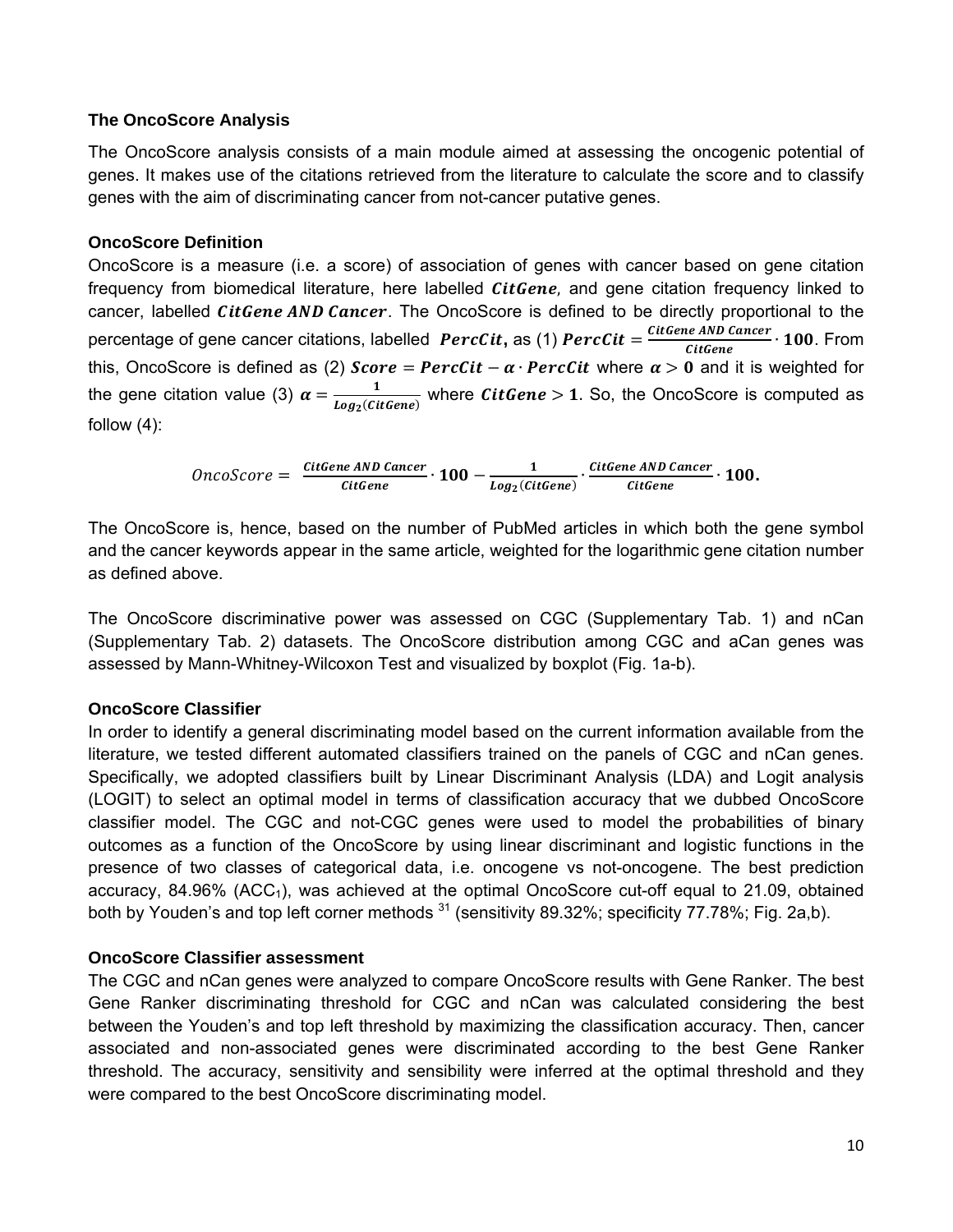# **Time Series OncoScore Profile**

The Time Series OncoScore analysis computes scores over time by making use of the citations from the literature at different time points. The dynamic score aims to model the association of genes to cancer over time, following the evolution of the literature in order to assess the trend to which the OncoScore tended to move. The citations over the time series are retrieved by automatically performing data mining queries at various time points.

## **Patients Samples**

A total of 23 CP-CML and 10 BC patients were analyzed. Mononuclear cells were collected at diagnosis from bone marrow using Ficoll density gradient centrifugation (tumor sample, CP-CML) and peripheral blood or bone marrow mononuclear cells were collected after achievement of Complete Cytogenetic Remission (control sample). For BC samples, mononuclear cells were collected at the time of progression using Ficoll density gradient centrifugation (BC-CML). For those patients who never achieved CCyR, normal lymphocytes were expanded in vitro with IL-2 and phytohemagglutinin, as previously published  $24$ . Informed consent was obtained from all subjects. Experimental protocols were approved by the University of Milano-Bicocca institutional committee. All methods were performed in accordance with relevant guidelines and regulations.

## **Whole Exome Sequencing**

Genomic DNA (gDNA) was extracted from purified cells with PureLink Genomic DNA kit (Life Technologies-Thermo Fisher). Two micrograms of gDNA were sheared to a size of 200-300bp using a Bioruptor NextGen Sonicator (Diagenode) and processed according to the standard Illumina protocol. The Illumina TruSeq Exome Enrichment kit was used to enrich the genomic libraries for the exonic regions. Matched exome libraries of tumor and non-tumor DNA were prepared by Illumina TruSeq DNA Sample Preparation Kit and Illumina TruSeq exome enrichment kit by using a standard protocol. All the captured DNA libraries were sequenced on an Illumina HiSeq 2500 or a Genome Analyser IIx in paired-end mode to yield 76bp sequencing reads.

### **Base Calling and Sequence alignment**

Base calling and quality control were executed on the Illumina RTA sequence analysis pipeline (Illumina). Paired Fastq files were aligned to the human reference genome (GRCh37/hg19) with the Burrows–Wheeler-based BWA alignment tool  $32$  using the BWA-MEM algorithm. Duplicated reads were excluded from the analysis using Samblaster. Quality of the aligned reads, somatic variant calling and copy number analysis were performed using CEQer2, an in-house evolution of CEQer tool  $33$  as previously described  $24,34$ . Splicing variants were analyzed using SpliceFinder  $35$ . Variants were annotated using dbSNP146. All the filtered variants, exported as vcf files, were annotated using Annovar <sup>36</sup> and manually inspected.

Variants present in less than 35% of the tumor reads were filtered-out, in order to specifically isolate the variants present in the major clone. All the candidate somatic mutations identified by WES were then re-confirmed by Sanger sequencing.

# **Validation of mutations by Sanger sequencing**

Variant DNA was amplified by PCR (FastStart High Fidelity PCR system, Roche Applied Science, Germany) and the amplicons of tumor and normal DNA were processed for Sanger sequencing at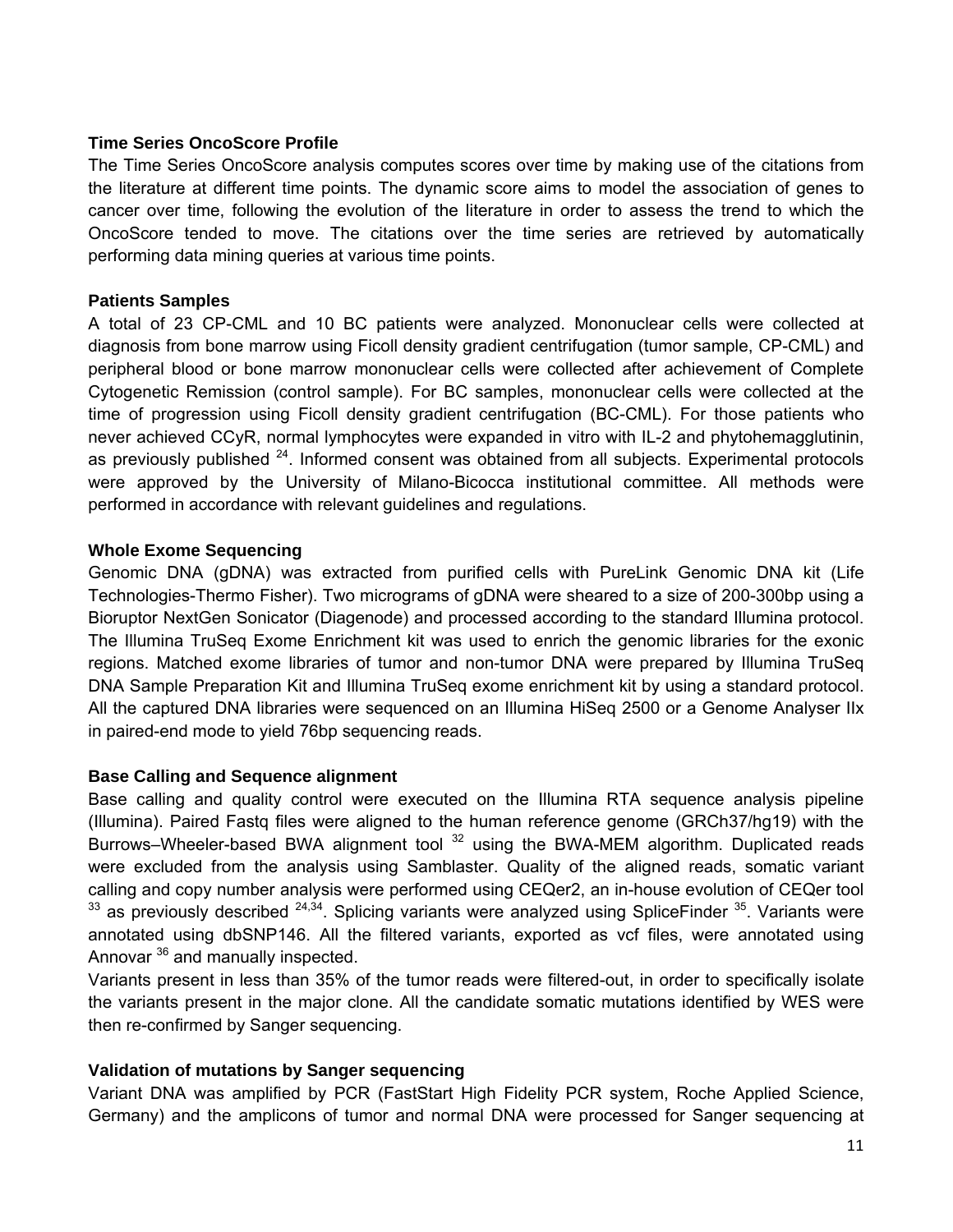GATC (GATC Biotech AG, Cologne, Germany). The presence of each substitution was confirmed by using Chromas platform (Technelysium).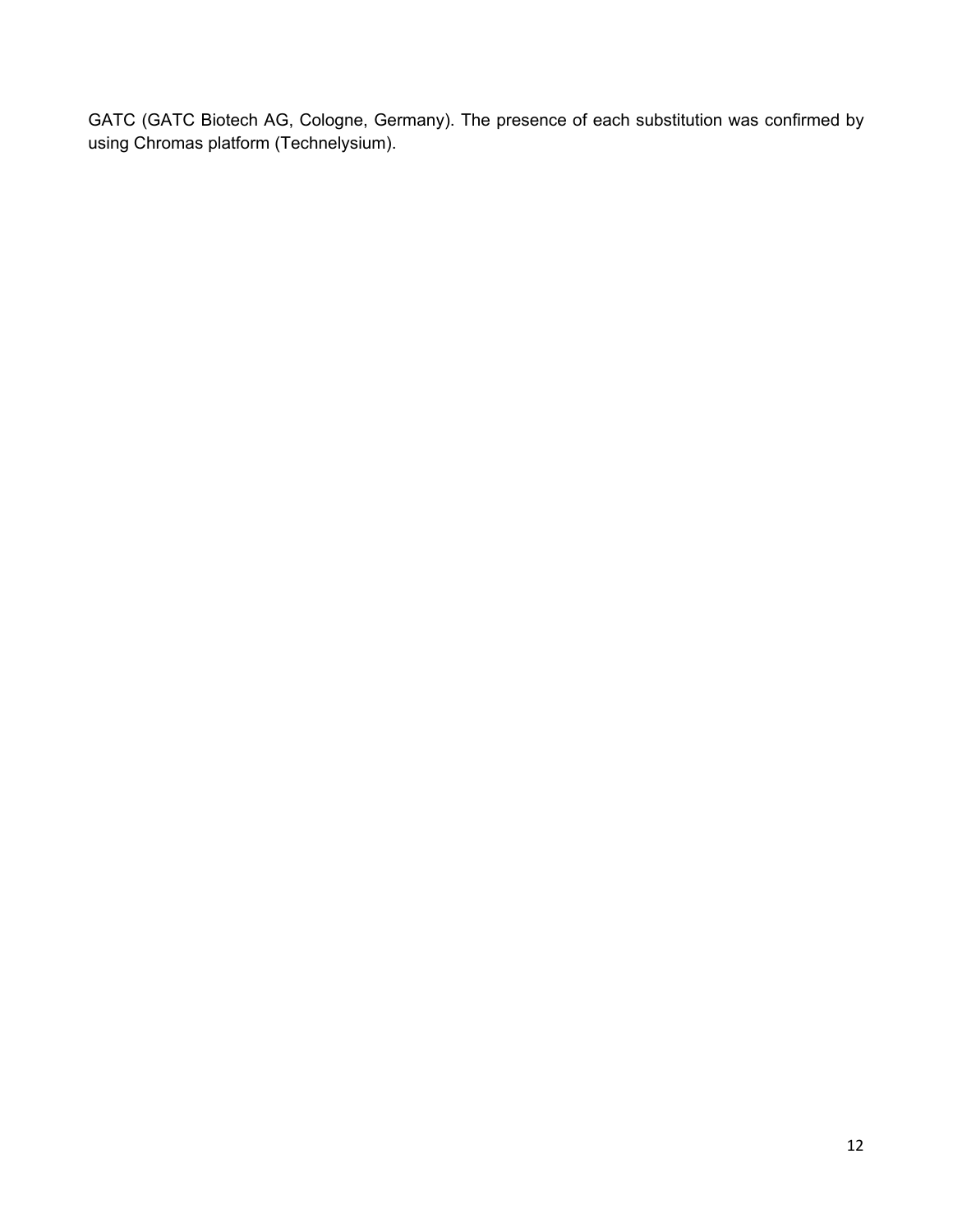# References:

- 1 Futreal, P. A. *et al.* A census of human cancer genes. *Nature reviews. Cancer* **4**, 177-183, doi:10.1038/nrc1299 (2004).
- 2 Gonzalez, G., Uribe, J. C., Armstrong, B., McDonough, W. & Berens, M. E. GeneRanker: An Online System for Predicting Gene-Disease Associations for Translational Research. *Summit on translational bioinformatics* **2008**, 26-30 (2008).
- 3 Nowell, P. C. & Hungerford, D. A. A minute chromosome in human chronic granulocytic leukemia. *Science (New York, N.Y.)* **132**, 1497-1501 (1960).
- 4 Stam, K. *et al.* Evidence of a new chimeric bcr/c-abl mRNA in patients with chronic myelocytic leukemia and the Philadelphia chromosome. *N Engl J Med* **313**, 1429-1433, doi:10.1056/nejm198512053132301 (1985).
- 5 Milholland, B., Auton, A., Suh, Y. & Vijg, J. Age-related somatic mutations in the cancer genome. *Oncotarget* **6**, 24627-24635, doi:10.18632/oncotarget.5685 (2015).
- 6 Marega, M. *et al.* BCR and BCR-ABL regulation during myeloid differentiation in healthy donors and in chronic phase/blast crisis CML patients. *Leukemia* **24**, 1445-1449 (2010).
- 7 Grossmann, V. *et al.* A deep-sequencing study of chronic myeloid leukemia patients in blast crisis (BC-CML) detects mutations in 76.9% of cases. *Leukemia* **25**, 557-560, doi:10.1038/leu.2010.298 (2011).
- 8 Mullighan, C. G. *et al.* BCR-ABL1 lymphoblastic leukaemia is characterized by the deletion of Ikaros. *Nature* **453**, 110-114, doi:10.1038/nature06866 (2008).
- 9 Williams, J. L., Greer, P. A. & Squire, J. A. Recurrent copy number alterations in prostate cancer: an in silico meta-analysis of publicly available genomic data. *Cancer genetics* **207**, 474-488, doi:10.1016/j.cancergen.2014.09.003 (2014).
- 10 Dong, J. T. Chromosomal deletions and tumor suppressor genes in prostate cancer. *Cancer metastasis reviews* **20**, 173-193 (2001).
- 11 Asatiani, E. *et al.* Deletion, methylation, and expression of the NKX3.1 suppressor gene in primary human prostate cancer. *Cancer research* **65**, 1164-1173, doi:10.1158/0008-5472.can-04-2688 (2005).
- 12 Lonigro, R. J. *et al.* Detection of somatic copy number alterations in cancer using targeted exome capture sequencing. *Neoplasia (New York, N.Y.)* **13**, 1019-1025 (2011).
- 13 Scott, A. F. *et al.* Characterization of the genomic architecture and mutational spectrum of a small cell prostate carcinoma. *Genes* **5**, 366-384, doi:10.3390/genes5020366 (2014).
- 14 Wang, Y., Radhakrishnan, D., He, X., Peehl, D. M. & Eng, C. Transcription factor KLLN inhibits tumor growth by AR suppression, induces apoptosis by TP53/TP73 stimulation in prostate carcinomas, and correlates with cellular differentiation. *The Journal of clinical endocrinology and metabolism* **98**, E586- 594, doi:10.1210/jc.2012-3490 (2013).
- 15 Nakouzi, N. A. *et al.* Targeting CDC25C, PLK1 and CHEK1 to overcome Docetaxel resistance induced by loss of LZTS1 in prostate cancer. *Oncotarget* **5**, 667-678, doi:10.18632/oncotarget.1574 (2014).
- 16 Liu, W. *et al.* Homozygous deletions and recurrent amplifications implicate new genes involved in prostate cancer. *Neoplasia (New York, N.Y.)* **10**, 897-907 (2008).
- 17 Berger, P. L. *et al.* Transient induction of ING4 by Myc drives prostate epithelial cell differentiation and its disruption drives prostate tumorigenesis. *Cancer research* **74**, 3357-3368, doi:10.1158/0008- 5472.can-13-3076 (2014).
- 18 Su, W. *et al.* MiR200c targets IRS1 and suppresses prostate cancer cell growth. *The Prostate* **75**, 855- 862, doi:10.1002/pros.22968 (2015).
- 19 Saiki, R. K. *et al.* Enzymatic amplification of beta-globin genomic sequences and restriction site analysis for diagnosis of sickle cell anemia. *Science (New York, N.Y.)* **230**, 1350-1354 (1985).
- 20 Sanger, F. & Coulson, A. R. A rapid method for determining sequences in DNA by primed synthesis with DNA polymerase. *Journal of molecular biology* **94**, 441-448 (1975).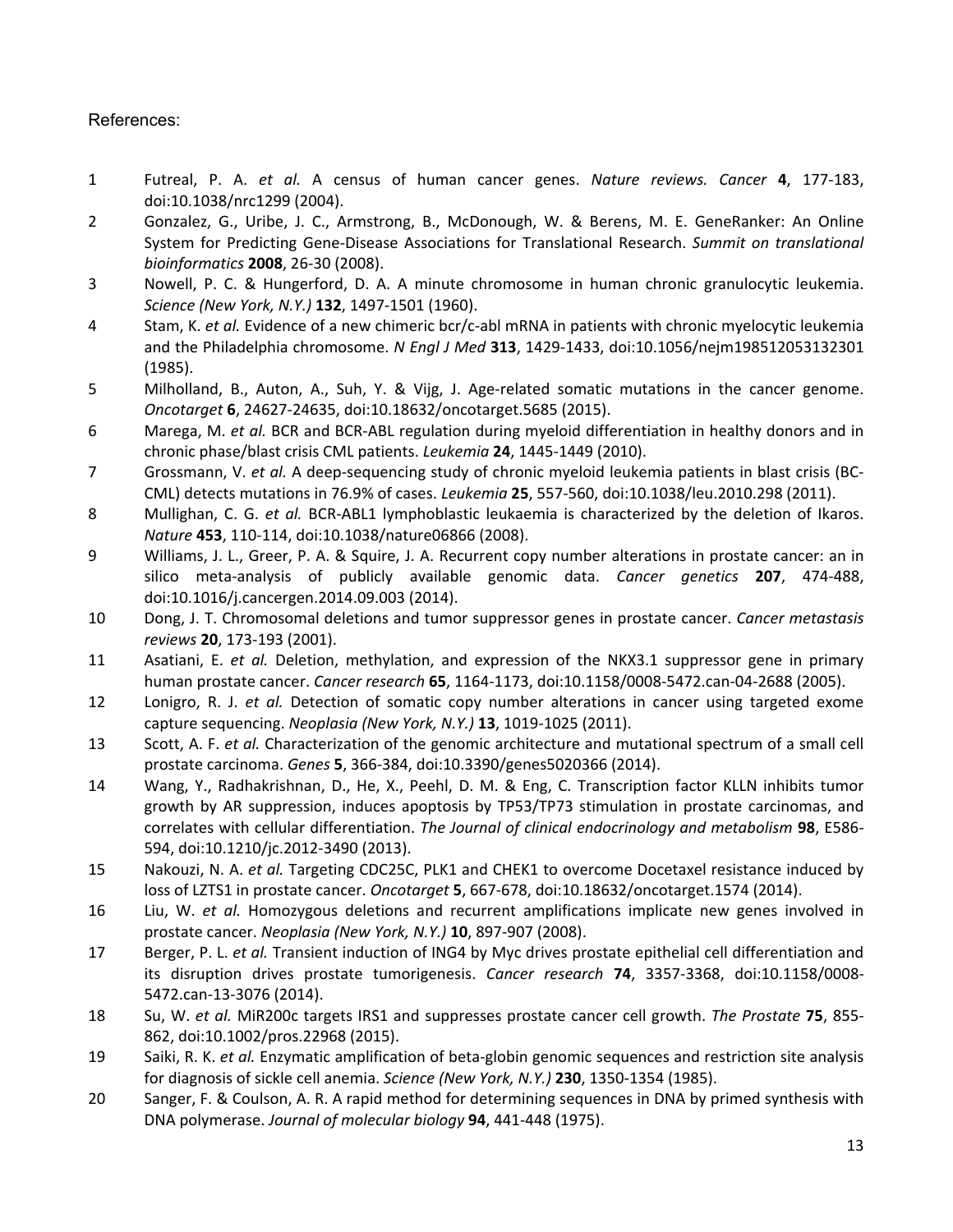- 21 Panagopoulos, I. *et al.* Fusion of NUP98 and the SET binding protein 1 (SETBP1) gene in a paediatric acute T cell lymphoblastic leukaemia with t(11;18)(p15;q12). *British journal of haematology* **136**, 294- 296, doi:10.1111/j.1365-2141.2006.06410.x (2007).
- 22 Cristobal, I. *et al.* SETBP1 overexpression is a novel leukemogenic mechanism that predicts adverse outcome in elderly patients with acute myeloid leukemia. *Blood* **115**, 615-625, doi:10.1182/blood-2009-06-227363 (2010).
- 23 Hoischen, A. *et al.* De novo mutations of SETBP1 cause Schinzel-Giedion syndrome. *Nature genetics* **42**, 483-485, doi:10.1038/ng.581 (2010).
- 24 Piazza, R. *et al.* Recurrent SETBP1 mutations in atypical chronic myeloid leukemia. *Nature genetics* **45**, 18-24, doi:10.1038/ng.2495 (2013).
- 25 Makishima, H. *et al.* Somatic SETBP1 mutations in myeloid malignancies. *Nature genetics* **45**, 942-946, doi:10.1038/ng.2696 (2013).
- 26 Sakaguchi, H. *et al.* Exome sequencing identifies secondary mutations of SETBP1 and JAK3 in juvenile myelomonocytic leukemia. *Nature genetics* **45**, 937-941, doi:10.1038/ng.2698 (2013).
- 27 Sutherland, L. C., Wang, K. & Robinson, A. G. RBM5 as a putative tumor suppressor gene for lung cancer. *J Thorac Oncol* **5**, 294-298, doi:10.1097/JTO.0b013e3181c6e330 (2010).
- 28 Schneider, J., Gomez-Esquer, F., Diaz-Gil, G., Torrejon, R. & Pollan, M. mRNA expression of the putative antimetastatic gene BRMS1 and of apoptosis-related genes in breast cancer. *Cancer Genomics Proteomics* **8**, 195-197 (2011).
- 29 Furukawa, T. *et al.* Whole-exome sequencing uncovers frequent GNAS mutations in intraductal papillary mucinous neoplasms of the pancreas. *Scientific reports* 1, 161, doi:10.1038/srep00161 (2011).
- 30 Maglott, D., Ostell, J., Pruitt, K. D. & Tatusova, T. Entrez Gene: gene-centered information at NCBI. *Nucleic Acids Res* **39**, D52-57, doi:10.1093/nar/gkq1237 (2011).
- 31 Youden, W. J. Index for rating diagnostic tests. *Cancer* **3**, 32-35 (1950).
- 32 Li, H. & Durbin, R. Fast and accurate short read alignment with Burrows-Wheeler transform. *Bioinformatics (Oxford, England)* **25**, 1754-1760, doi:10.1093/bioinformatics/btp324 (2009).
- 33 Piazza, R. *et al.* CEQer: a graphical tool for copy number and allelic imbalance detection from wholeexome sequencing data. *PLoS One* **8**, e74825, doi:10.1371/journal.pone.0074825 (2013).
- 34 Gambacorti-Passerini, C. B. *et al.* Recurrent ETNK1 mutations in atypical chronic myeloid leukemia. *Blood* **125**, 499-503, doi:10.1182/blood-2014-06-579466 (2015).
- 35 Spinelli, R. *et al.* Identification of novel point mutations in splicing sites integrating whole-exome and RNA-seq data in myeloproliferative diseases. *Mol Genet Genomic Med* **1**, 246-259, doi:10.1002/mgg3.23 (2014).
- 36 Wang, K., Li, M. & Hakonarson, H. ANNOVAR: functional annotation of genetic variants from highthroughput sequencing data. *Nucleic Acids Res* **38**, e164, doi:10.1093/nar/gkq603 (2010).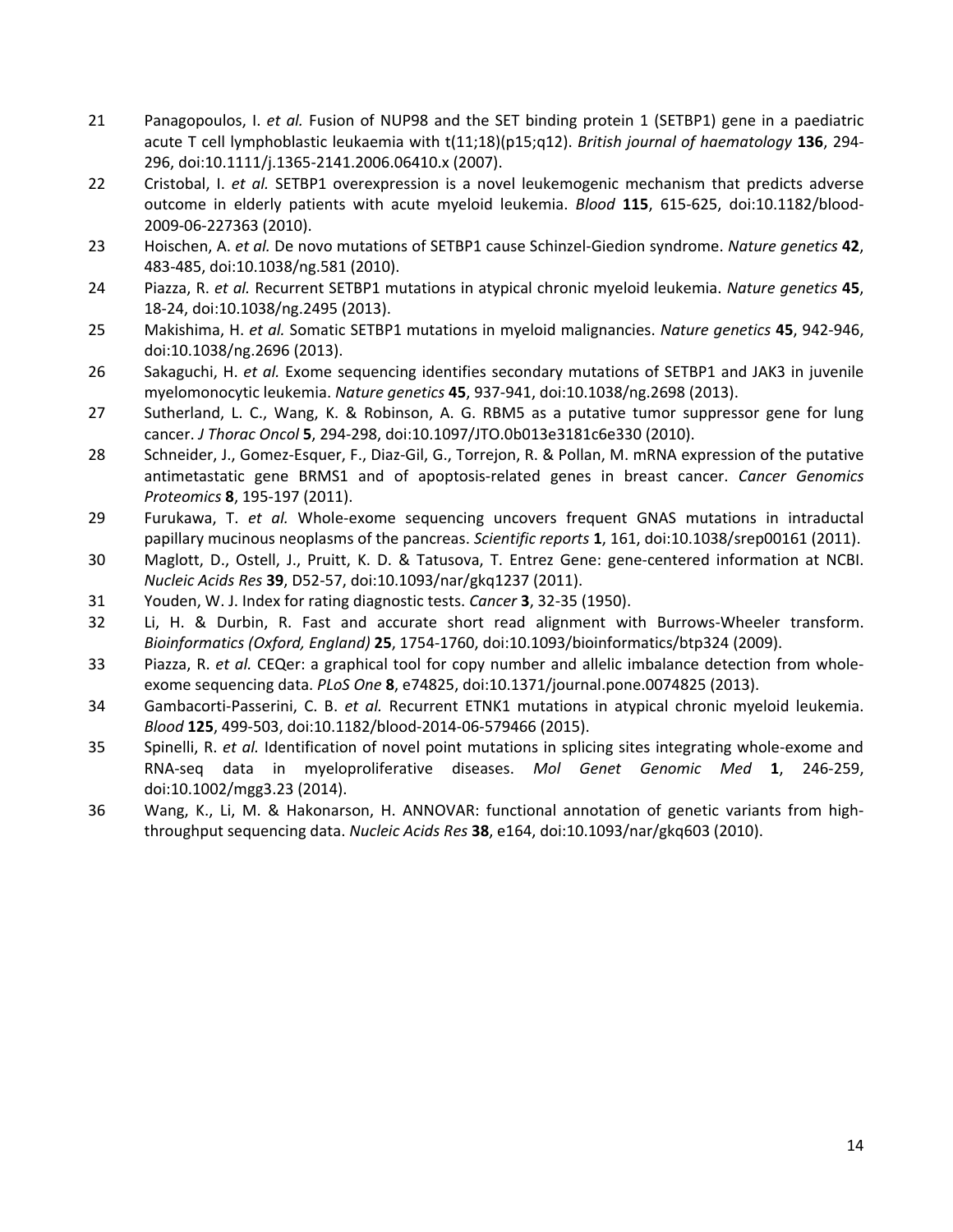# Acknowledgements

We kindly acknowledge the contribution of Michela Viltadi for technical help. This work was supported by Associazione Italiana Ricerca sul Cancro 2013 (IG-14249 to C.G.P.), by Associazione Italiana Ricerca sul Cancro 2015 (IG-17727 to R.P.), by Fondazione Berlucchi (2014) and by European Union's Horizon 2020 Marie Skłodowska-Curie Innovative Training Networks (ITN-ETN) under grant agreement No.: 675712CGP; CGP is a member of the European Research Initiative for ALK-Related Malignancies (www.erialcl.net).

### Authors' contribution

Rocco Piazza conceived research, analyzed data, and wrote the manuscript Daniele Ramazzotti wrote the OncoScore code Roberta Spinelli wrote the OncoScore code Alessandra Pirola generated next generation sequencing data Luca De Sano wrote the OncoScore code Pierangelo Ferrari developed the OncoScore Web Tool Vera Magistroni validated NGS data by Sanger sequencing Nicoletta Cordani analyzed data and critically revised the manuscript Nitesh Sharma validated NGS data by Sanger sequencing Carlo Gambacorti-Passerini conceived research and critically revised data

Competing interests

The authors declare that they have no competing interests.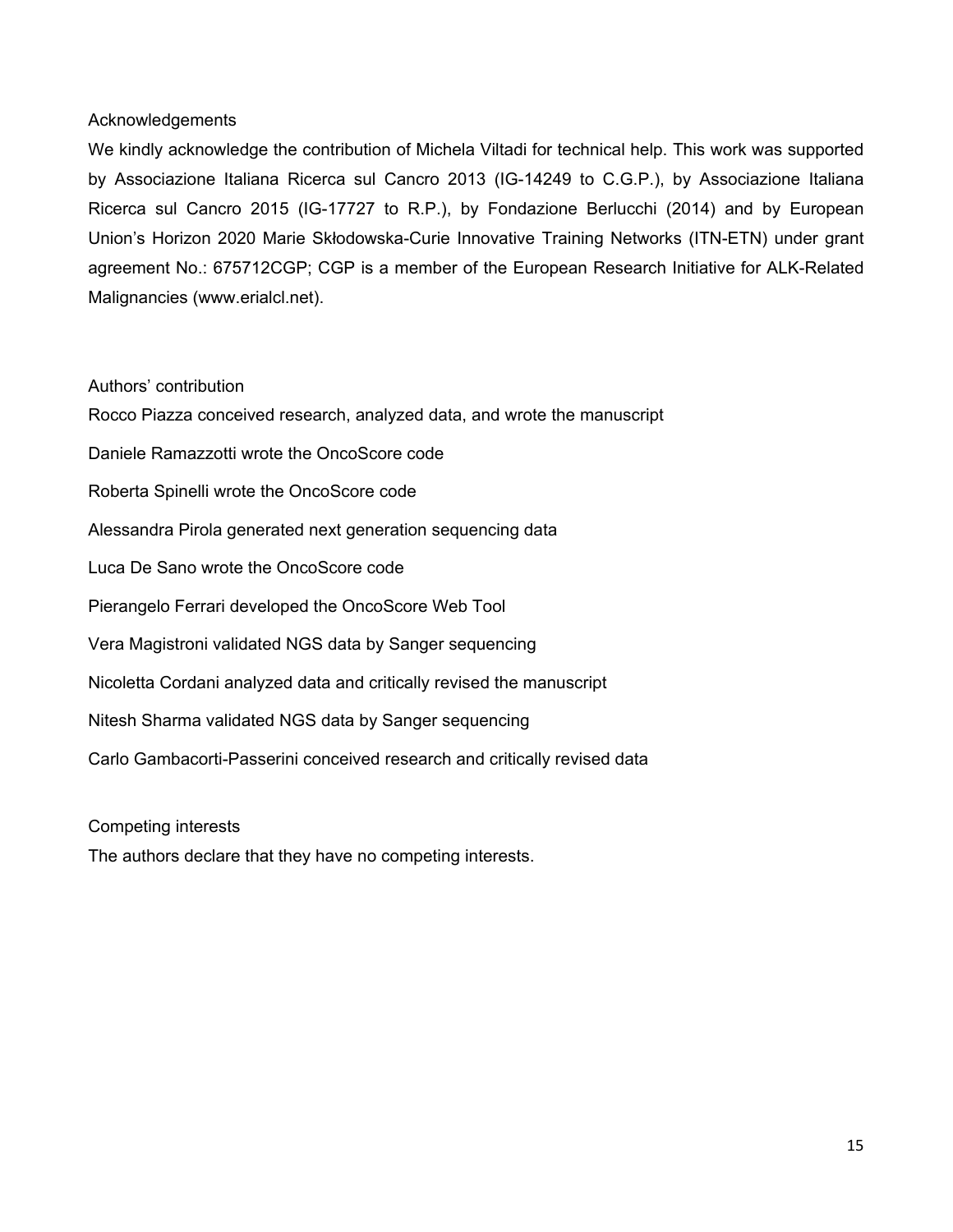Fig. 1. OncoScore distribution of 'Cancer' and 'Non-Cancer' gene sets. BoxPlot (a) and frequency histogram (b) of the OncoScore distributions for non-cancer and cancer genes. (a) Each box plot is drawn between the lower and upper quartiles of the distributions with bold black line showing the median value. The OncoScore distributions of 'Cancer' and 'Non-Cancer' genes are significantly different (Mann-Whitney-Wilcoxon Test: p-value = 2.2e-16). b) OncoScore frequency distribution plotted by equispaced breaks. c) OncoScore and d) Gene Ranker ranking plot of a mixed panel comprising 'Cancer' (\*) and 'Non-Cancer' genes. The horizontal red lines identify the best cut-off classifier threshold models.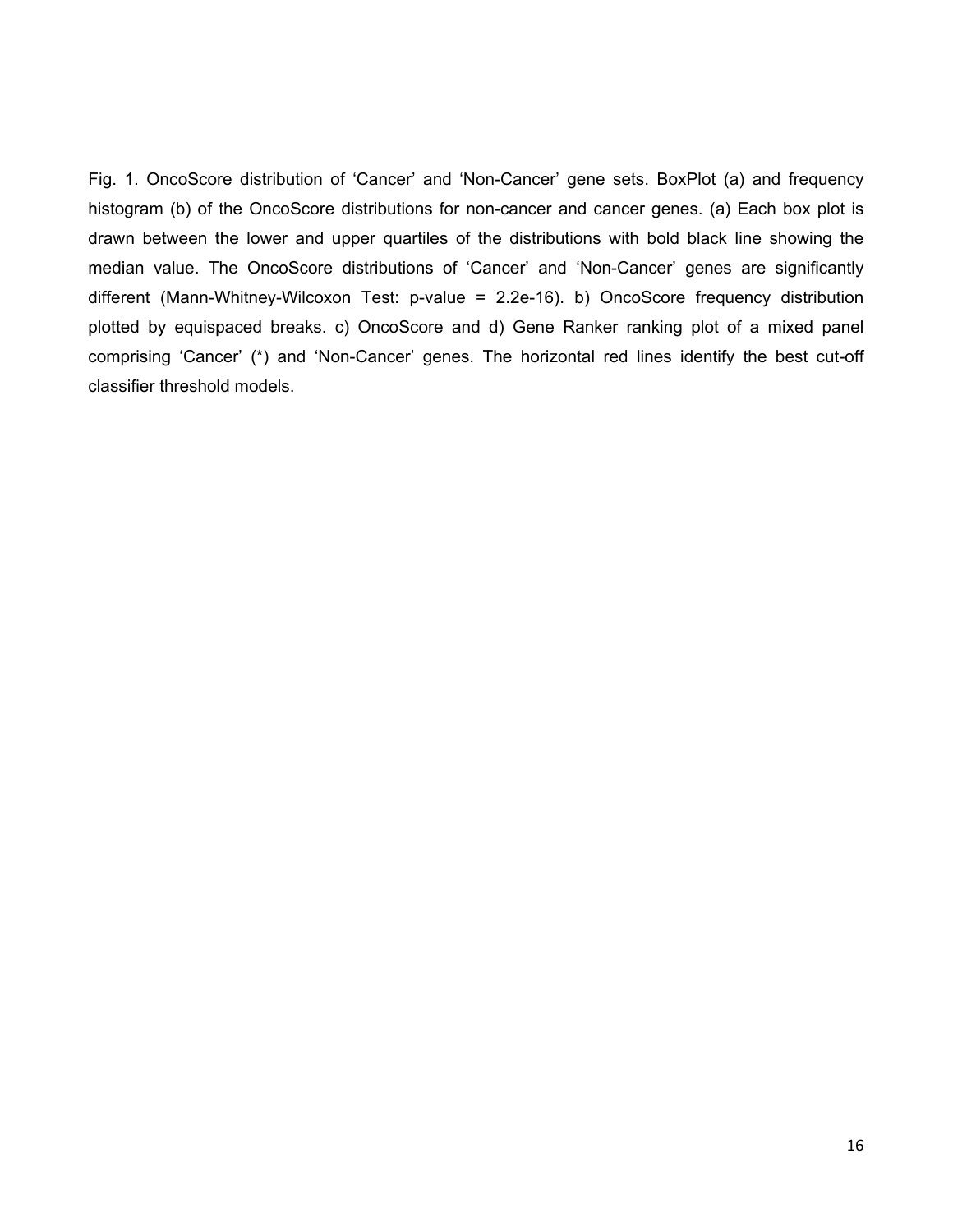Fig. 2. a) OncoScore prediction accuracy. ROC curve depicting the relationship between true positive rate (Sensitivity) and true negative rate (Specificity) and AUC metric on CGC and nCan genes. b) OncoScore density score distribution of true positives and true negatives. The blue line represents the CGC and the grey one the nCan genes. The dashed red line shows the optimal Youden's cut-off threshold.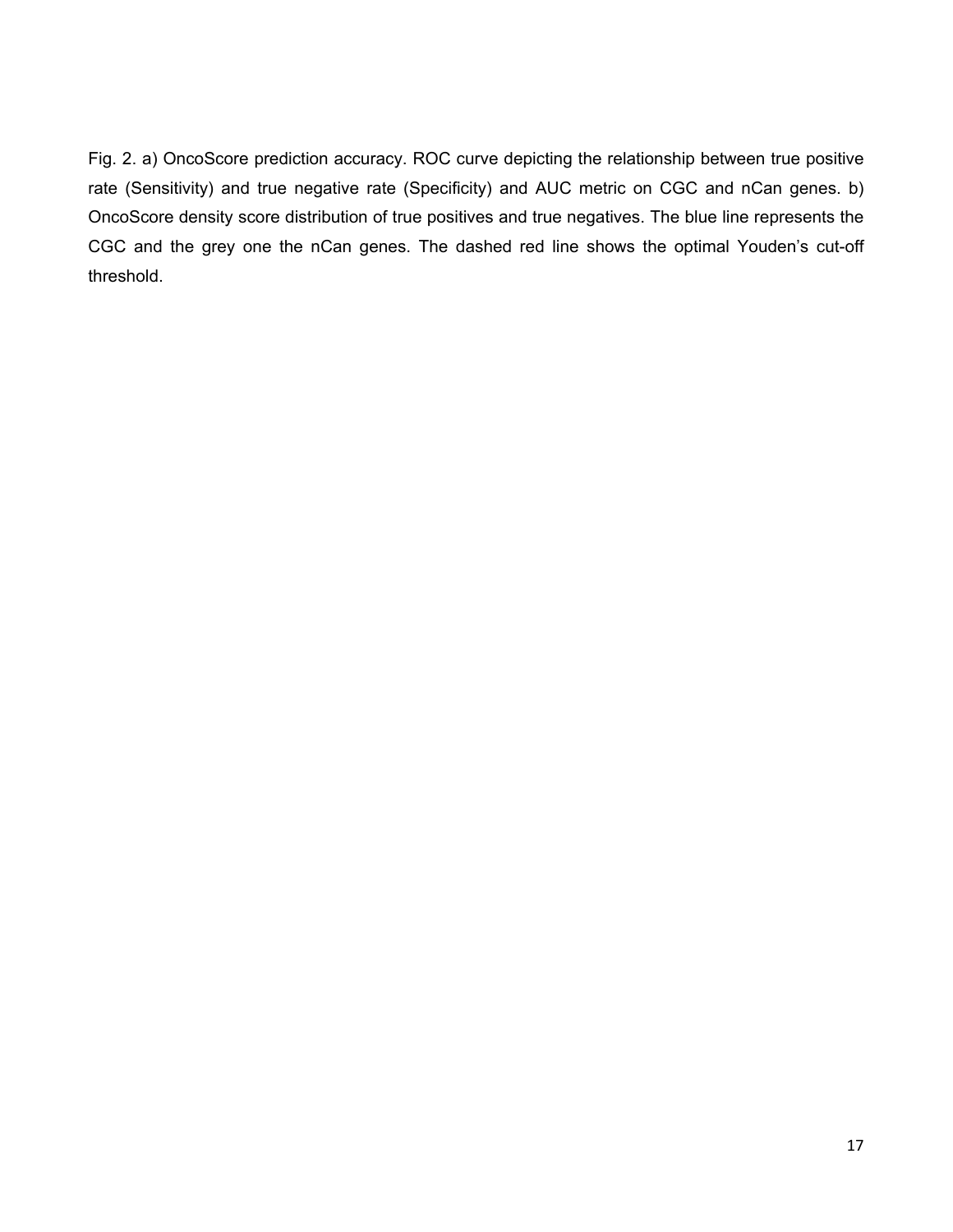Fig. 3. Boxplot reporting the OncoScore values of all the genes carrying somatic mutations in chronic phase or blast crisis chronic myeloid leukemia samples. P-value = 0.0007 (Two-tailed Mann-Whitney test).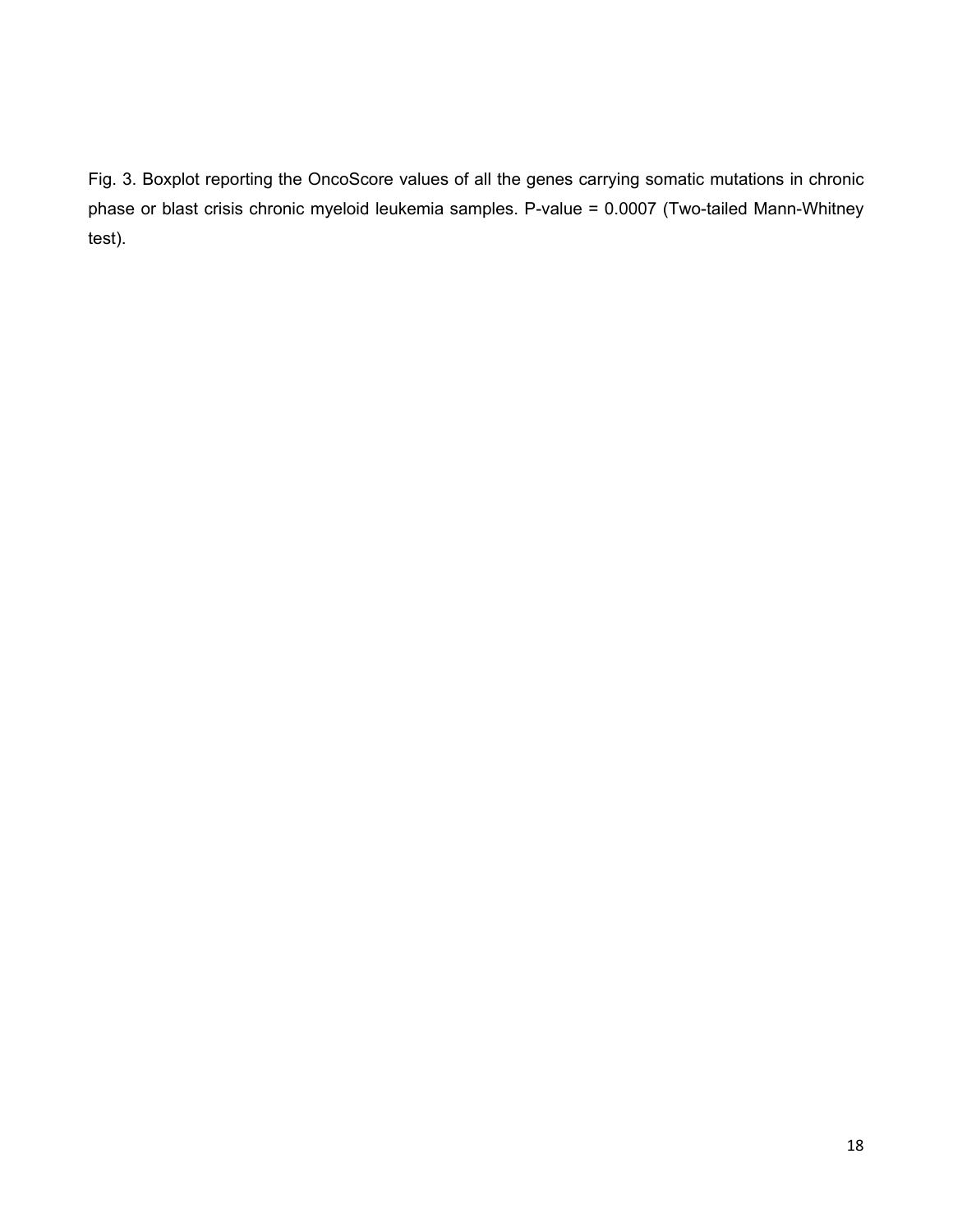Fig. 4. Time-series OncoScore plot spanning from 1975 to 2016. A) Time-series plot involving a set of manually defined cancer (*TP53*, *KRAS*, *NRAS*, *HRAS*, *ASXL1*, *IDH1*, *IDH2*, *TET2* and *SETBP1*) and housekeeping genes (*GAPDH* and *GUSB*). The grey boxes highlight two major scientific breakthroughs occurred during this time span. B) Time-series plot of 10 genes randomly selected from the CGC (*ARID1A*, *HMGA2*, *KIF5B*, *NUP214*, *RBM15;* dashed lines) and nCan (*ALMS1*, *DCAF17*, *GPD1L*, *WFS1*, *RBM10*; continuous lines) dataset.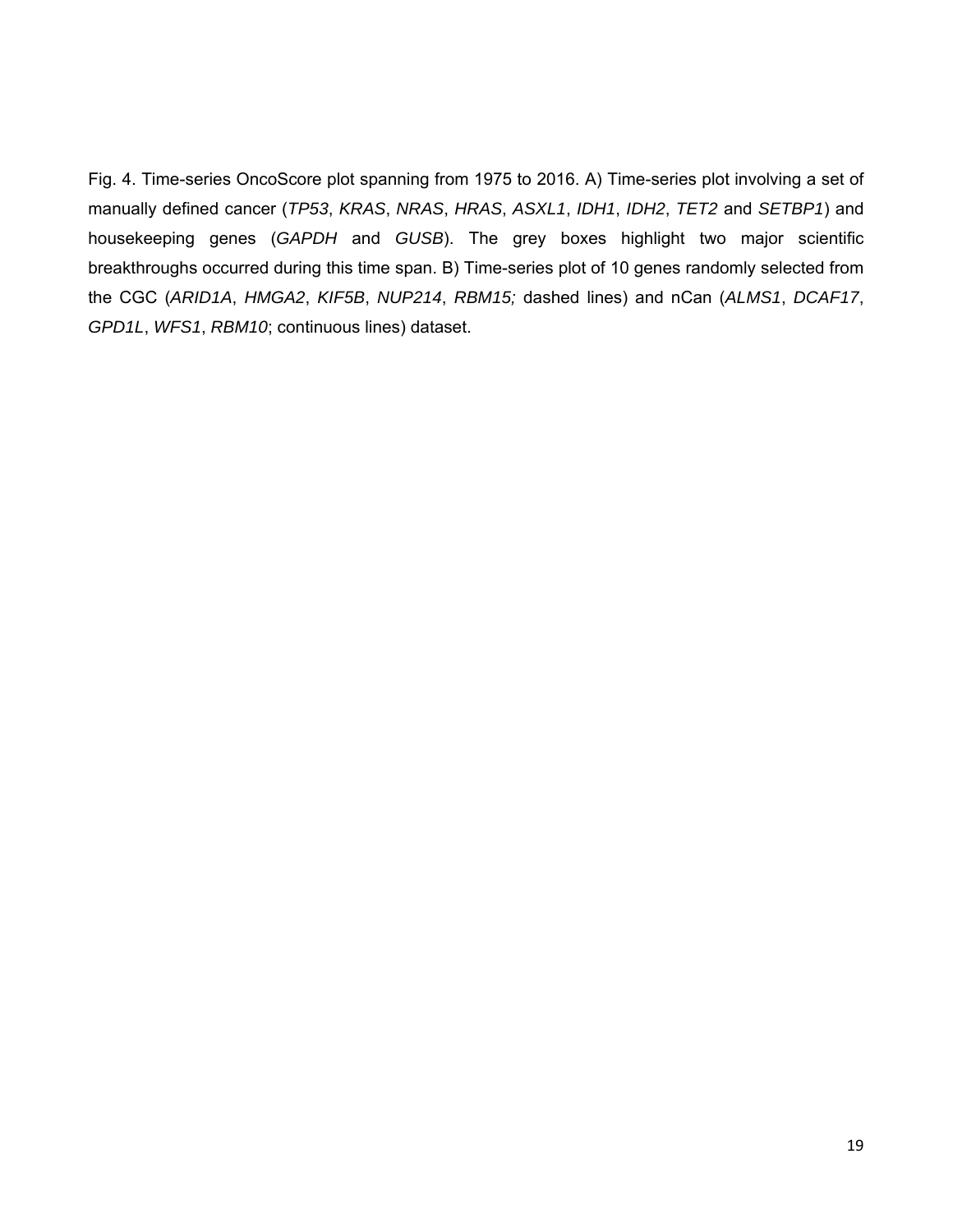

 $\mathbf b$ 

 $\mathbf a$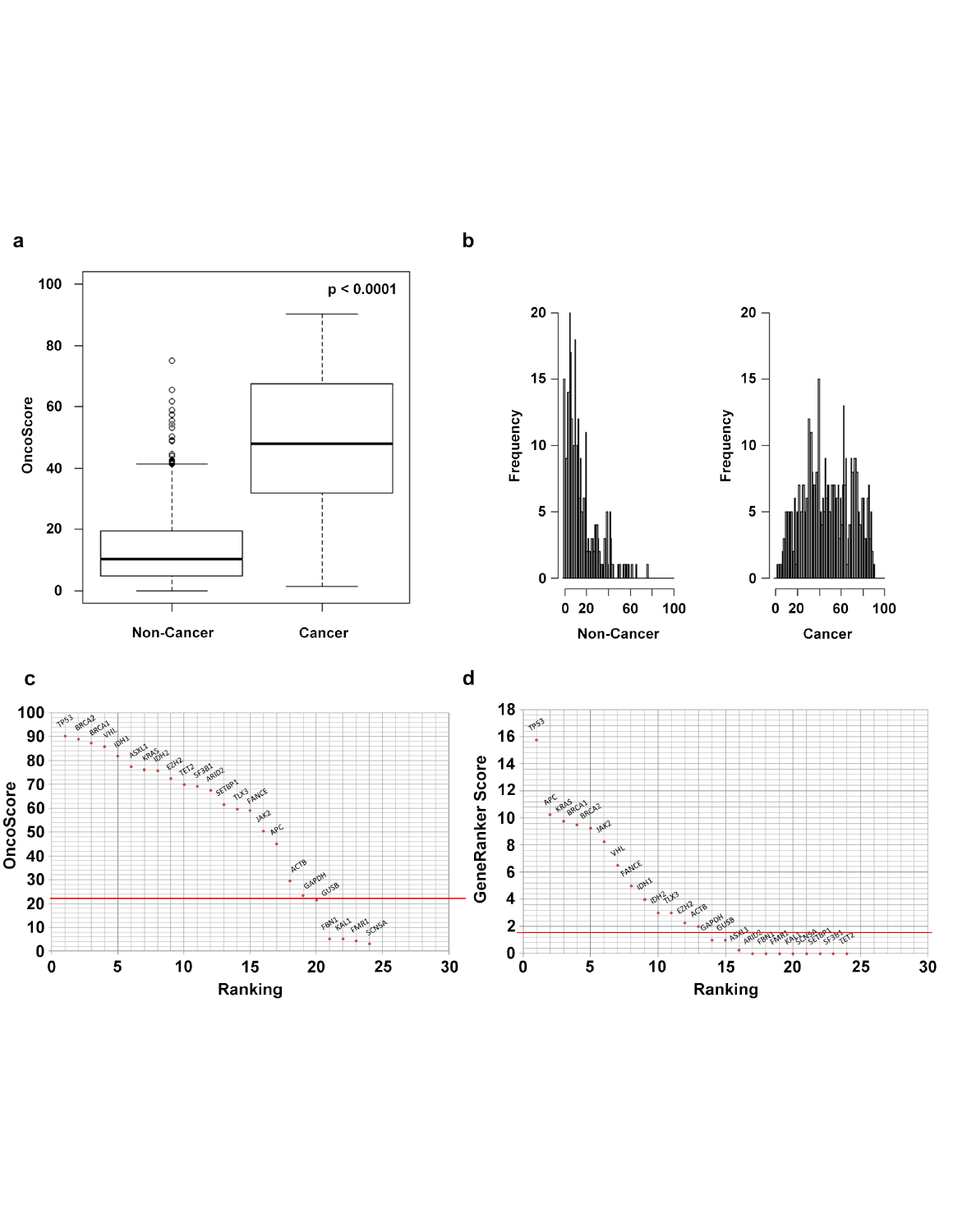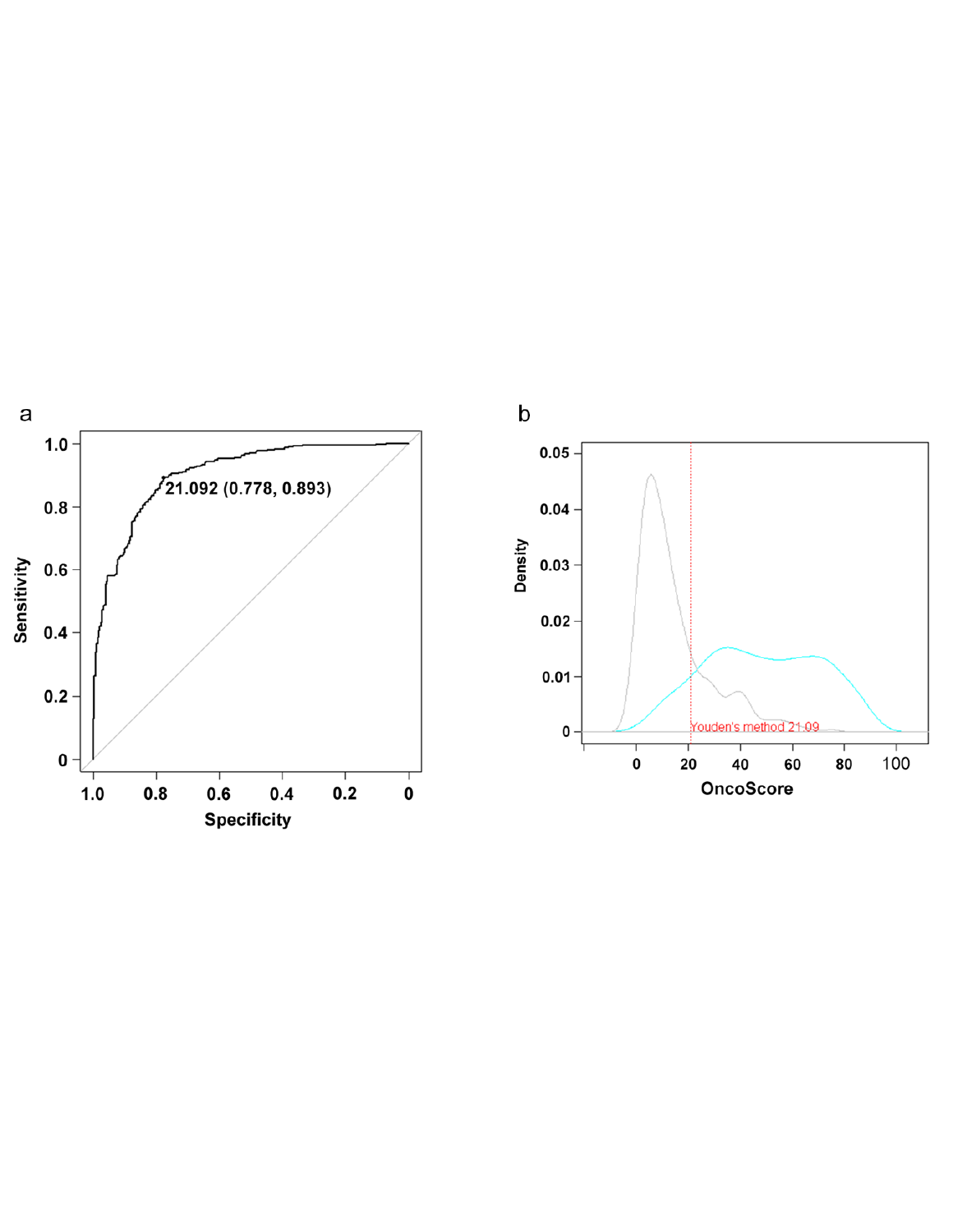